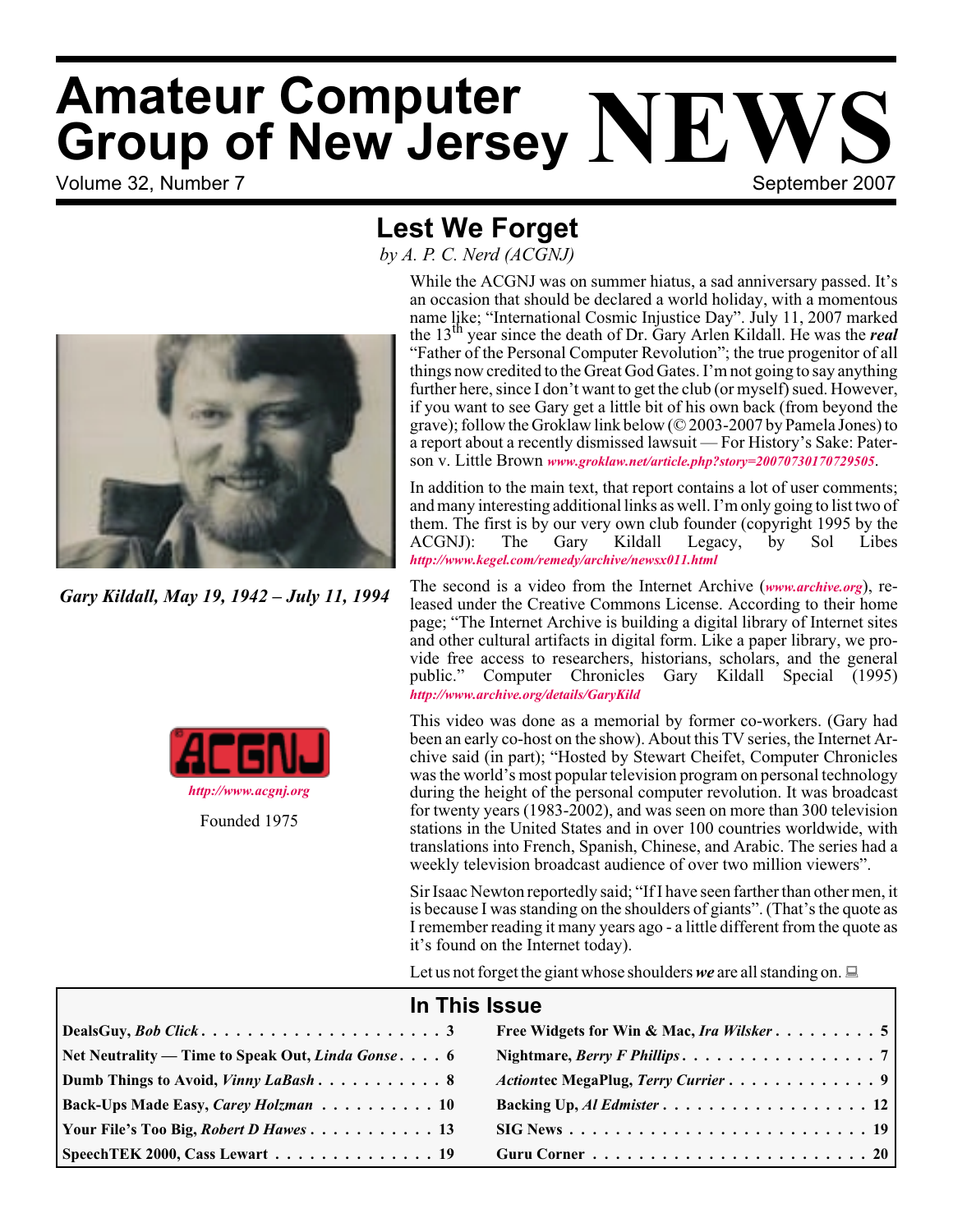#### **Officers, Directors and Leaders Officers Board of Directors**<br> **President Director Mike Redlich** (908) 246-0410 Director Emeritus (908) 246-0410 Director Emeritus Sol Libes (609) 520-9024 Vice President Mark Douches (908) 889-2366 Through 2008 Bill Farrell (732) 572-3481 Treasurer Lela Rames **David McRichie** David McRichie Secretary Evan Williams (908) 359-8070 Lenny Thomas Past President Frank Warren (908) 756-7898 Malthi Masurekar (732) 560-1534 **Special Interest Groups** Through 2007 Gregg McCarthy Net Jim Wong 31 Jim Wong 2008) 353-8036 Best Choice Investment Norm Wiss<br>
C Languages Bruce Arnold (908) 735-7898 (908) 700 Morm Wiss (973) 560-9070 C Languages Bruce Arnold (908) 735-7898<br>Firefox Activity David McRitchie Firefox Activity David McRitchie **Standing Committees** Genealogy Frank Warren (908) 756-1681 APCUG Rep. Frank Warren (908) 756-1681 Investing Jim Cooper Facilities Facilities John Raff (973) 992-9002<br>Java Michael Redlich (908) 537-4915 Financial Mark Douches (908) 889-2366 Java Michael Redlich (908) 537-4915 Financial Mark Douches (908) 889-2366 Layman's Forum Matthew Skoda (908) 359-8842 Historian Lenny Thomas LUNICS Andreas Meyer Membership Mark Douches (908) 889-2366 NJ Gamers Gregg McCarthy Newsletter — open — open — Online Auction Bill Brown Trenton ComputerFest Mike Redlich (908) 246-0410 VBA & Excel James Ditaranto (201) 986-1104 John Raff (973) 992-9002 Web Dev Evan Williams (908) 359-8070 Vendor Liaison Bill Farrell (732) 572-3481 Window Pains John Raff (973) 560-9070 Webmaster John Raff (973) 992-9002

### **ACGNJ News**

**Editor**

Barbara DeGroot 145 Gun Club Road Palmerton PA 18071 Tel: (570) 606-3596 bdegroot@ptd.net

**Publisher**

#### **Associate Editor** Bill Farrell (732) 572-3481 *wfarr18124@aol.com*

**ACGNJ News** is published by the Ama- teur Computer Group of New Jersey, In- corporated (ACGNJ), PO Box 135, Scotch Plains NJ 07076. ACGNJ, a non-profit ed-<br>ucational corporation, is an independent computer user group. Opinions expressed<br>herein are solely those of the individual author or editor. This publication is **Copy-**<br>right © 2007 by the Amateur Computer<br>Group of New Jersey, Inc., all rights re-**Group of New Jersey, Inc., all rights re- served. Permission to reprint with ap- propriate credit is hereby given to non-profit organizations.**

**Submissions:** Articles, reviews, cartoons, illustrations. Most common formats are acceptable. Graphics embedded in the docu-<br>ment must also be included as separate files. Fax or mail hard copy and/or disk to editor: OR e-mail to Editor. **Always con**firm. Date review and include name of word processor used, your name, address and phone *and* name, address and phone of manufacturer, if available.

**Tips for reviewers:** Why does anyone need it? Why did you like it or hate it? Ease (or difficulty) of installation, learning and use. Would you pay for it?

**Advertising:** Non-commercial announce- ments from members are free. Commercial ads 15 cents per word, \$5 minimum. Camera ready display ads: Full page (7 x 10 inches) \$150, two-thirds page (4½ x 10) \$115, half-page \$85, one-third \$57, quarter \$50, eighth \$30. Discount 10% on 3 or more con- secutive insertions. Enclose payment.

**Publication Exchange:** Other computer user groups are invited to send a subscription to ACGNJ at the address below. We will re- spond in kind.

**Address Changes** should be directed to Martin Rosenblum (*m.rosenblum@ieee.org*) and/or to his attention at ACGNJ at the ad- dress below.

**Membership**, including subscription: 1 year \$25, 2 years \$40, 3 years \$55. Student or Senior Citizen (over 65): 1 year \$20, 3 years \$45. Family of member, without subscription, \$10 per year. Send name, address and payment to ACGNJ, PO Box 135, Scotch Plains NJ 07076.

**Typographic Note**: The ACGNJ News is produced using Corel Ventura 5. Font fami- lies used are Times New Roman (TT) for body text, Arial (TT) for headlines.

### **E-Mail Addresses**

Here are the e-mail addresses of ACGNJ Officers, Directors and SIG Leaders (and the Newsletter Editor). This list is also at (*<http://www.acgnj.org/officers.html>*).

| <b>Bruce Arnold</b>  | barnold@ieee.org                              |
|----------------------|-----------------------------------------------|
| <b>Bill Brown</b>    | onlineauction@acgnj.org                       |
| Jim Cooper           | jim@thecoopers.org                            |
| Barbara DeGroot      | bdegroot@ptd.net                              |
| Mark Douches         | pcproblems@pobox.com                          |
| <b>Bill Farrell</b>  | wfarr18124@aol.com                            |
| Sol Libes            | sol@libes.com                                 |
| Malthi Masurekar     | masureka@umdnj.edu                            |
| Gregg McCarthy       | greggmc@optonline.net                         |
| David McRichie       | dmcritchie@hotmail.com                        |
| Andreas Meyer        | lunics@acgnj.org                              |
| Arnold Milstein      | mrflark@yahoo.com                             |
| John Raff            | john@jraff.com                                |
| Lela Rames           | lrames@att.net                                |
| Mike Redlich         | mike@redlich.net                              |
| Matt Skoda           | som359@aol.com                                |
| Keith Sproul         | ksproul@noc.rutgers.edu                       |
| Lenny Thomas         | lennythomas@technologist.com                  |
| <b>Scott Vincent</b> | scottvin@optonline.net                        |
| Frank Warren         | kb4cyc@webwarren.com                          |
|                      | Evan Williams tech@evanwilliamsconsulting.com |
| Norm Wiss            | cut.up@verizon.net                            |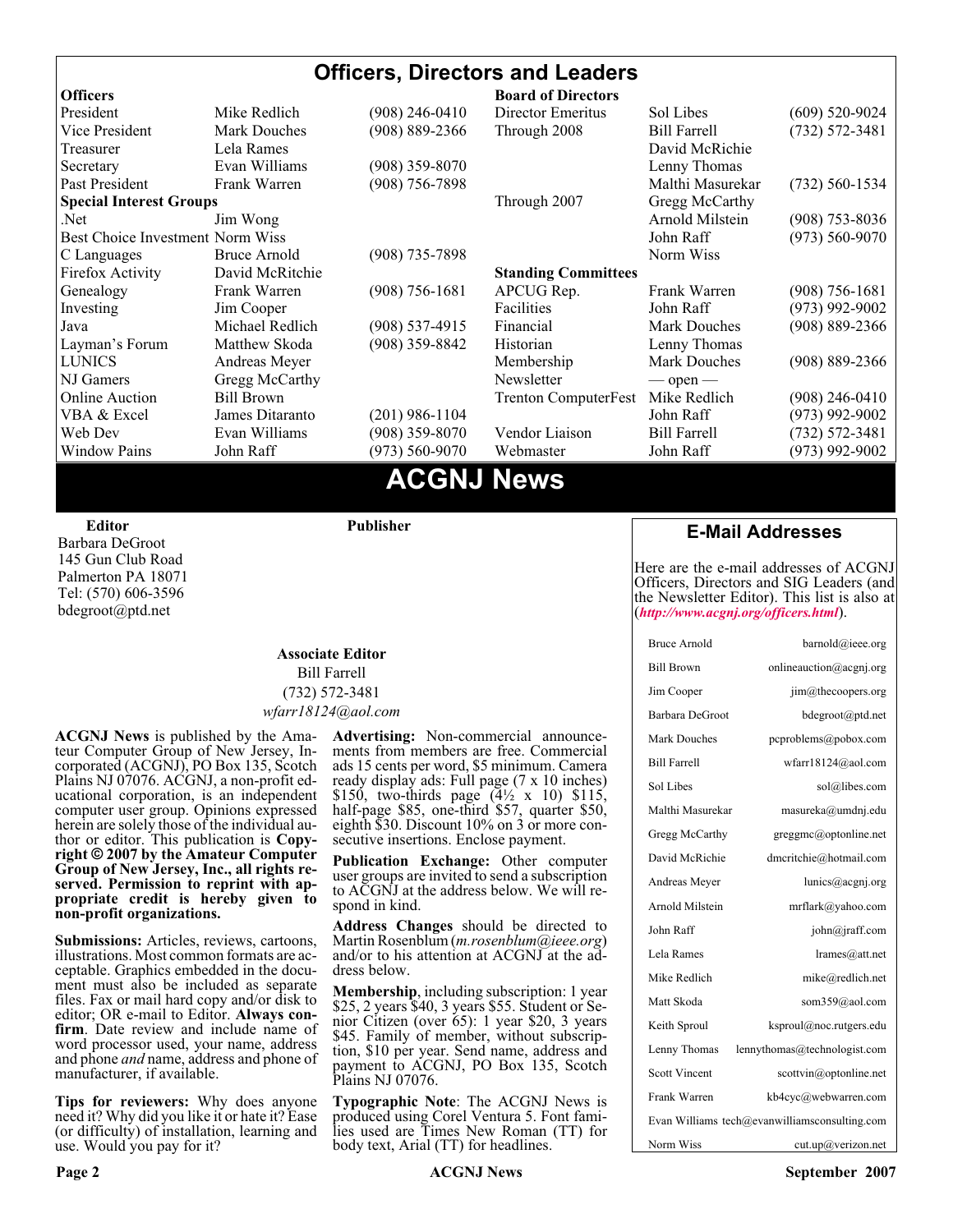## **From The DealsGuy**

*Bob (The Cheapskate) Click (bobclick at bellsouth dot net) , Greater Orlando Computer Users Group*

I've had my fill of Earthlink as an ISP. Talking to techs with bad English is frustrating, not to mention ongoing e-mail problems. The final decision came when my phone became accidentally disconnected by Bell South. After it was reconnected, but no DSL, the tech I spoke to had me unplugging and plugging wires, and finally asked me to unplug the very line I was talking on from the wall plug (I asked if she was sure before I did it), and she never called me back. Also, their price was too high. I finally decided on AT&T who offered the best deal I found, but I still have to rely on techs speaking bad English. My new e-mail address is above. I hope that strange formatting will avoid address spiders. Already I ran into poor tech support. I was three days late getting my DSL up and running because their own network had problems, and their tech support was slow getting someone to the house for further troubleshooting. They do not enter the house without a charge, but will check up to the outside box. She called the office for DSL light and I was finally in business.

#### **\*Reminder**

Again, the product announcements below are written by the PR people and I edit to shorten them and try to improve on the wording. I have not tried any of these products so check their Web site carefully and do your homework.

#### **\*Lightning Fast Trades**

Here's an interesting article for investors. It explains how modern technology has progressed to the point where stock trades are now processed almost at the speed of light. I found it very enlightening <*[informationweek.com/Richard+Martin](http://www.informationweek.com/showArticle.jhtml)*>.

#### **\*File Recovery Product, Might Help**

Enplase Research Corporation has announced the immediate availability of MultiStage Recovery 2.8 that will recover any file and back it up to a hard disk drive. MultiStage Recovery lets users recover all recoverable files (20 gigabytes in 20 seconds!) The program supports all Windows files systems and comes with a built-in preview for over 60 file formats. Designed as do-it-yourself data recovery software, MultiStage Recovery will restore all file types including audio, images, and documents. It supports all FAT12/VFAT/16/32 and NTFS/NTFS5 file systems used by Microsoft Windows. It helps users restore precious data if files are lost due to a virus, malicious hacker attack or an operating system crash in which a hard disk drive has not experienced physical damage, and restores files from any brand of hard disk drive and type of storage media, including hard disks, floppy disks, flash drives, and digital camera cards.

MultiStage Recovery 2.8 runs under Microsoft® NT 4.0 (with SP4), 2000, XP, 2003, Vista and costs \$39.95 (US) for a single-user license. User group members get 20% off by using the coupon code 8192 (making it \$31.96) at *[enplase.com/pages/BuyProduct/ProductName-MultiStage+Recovery.ht](http://enplase.com/pages/BuyProduct/ProductName-MultiStage+Recovery.html) ml*. For other types of licenses, please refer to Enplase's Software Store at <*<http://enplase.com/pages/Purchase.html>*>. Additional information on the product, as well as a free evalu-

ation copy is available at <*<http://enplase.com/>*>. Product page: <*<http://enplase.com/pages/MultiStage+Recovery+description.html>*>.

#### **\*Help For The Sight Impaired**

I saw an article in ComputerWorld about the efforts of the city of Stockholm to provide voice instructions for guiding the blind, or people with poor vision, to wherever they want to go without other help. It is a serious undertaking and sounds promising. See *[computerworld.com/Mobile\\_and\\_Wireless story](http://www.computerworld.com/action/article.do?command=viewArticleBasic&taxonomyName=Mobile_and_Wireless&articleId=291724&taxonomyId=15&intsrc=kc_li_story)*.

#### **\*What About Centralizing Medical Records?**

I'm sure you've read about the desire for a centralized database of medical records for every individual so doctors can have quick access to your complete records. This interesting article talks about some of the efforts *[informationweek.com/story/showArticle.jhtml?articleID=199702199](http://www.informationweek.com/story/showArticle.jhtml?articleID=199702199)*.

Yet, that has not even come close to fruition so far. Everybody has a different approach including the many companies trying to develop products to accomplish it. Then there's the HIPPA law, along with other concerns about confidentiality, and your medical records. I worked in a UAW retiree office for two years helping retired members with benefit problems. Most were trying to get medical bills paid. Calling insurance companies and medical centers was an exercise in frustration after the HIPPA law took effect. You had to hope for a friendly person who would try to work around that law to solve the problem, even after telephone permission from the subscriber. The office person on the other end couldn't see us both sitting there and often refused to help.

When I ran the Medistick product a few months ago (a USB Flash Drive to contain your personal medical information in PDF format for doctors to access), I thought that was a good idea, but now I'm not so sure because of the different software and office procedures used by doctors, and their efforts to keep office costs down. When I tried a new cardiologist last year I mentioned various doctors I had seen in the last few years. He wanted to contact them all for my records to do his homework. On my next visit, he had done that and most used paper records, but he gave me two CDs with medical information, saying his software was not compatible with their format. Those were extremely important medical records that were useless to him that way. I visited those offices to get my records on paper, although it was difficult to find a helpful secretary.

If I had a USB Medistick, how would a doctor want my medical information organized and formatted to be useful? It's a safe bet that few doctor's offices will put that information on your Medistick since they are concerned about the time to prepare it for you.

So far, even President Bush's intervention has had little effect on the push for centralization of medical records. We are the ones suffering the repercussions of this lack of coordination. If I could simply get a report on the office visit, or procedures performed, from that doctor's office, perhaps I could type it up myself on the Medistick if there was a centralized format. As you know, there are other problems if you want to record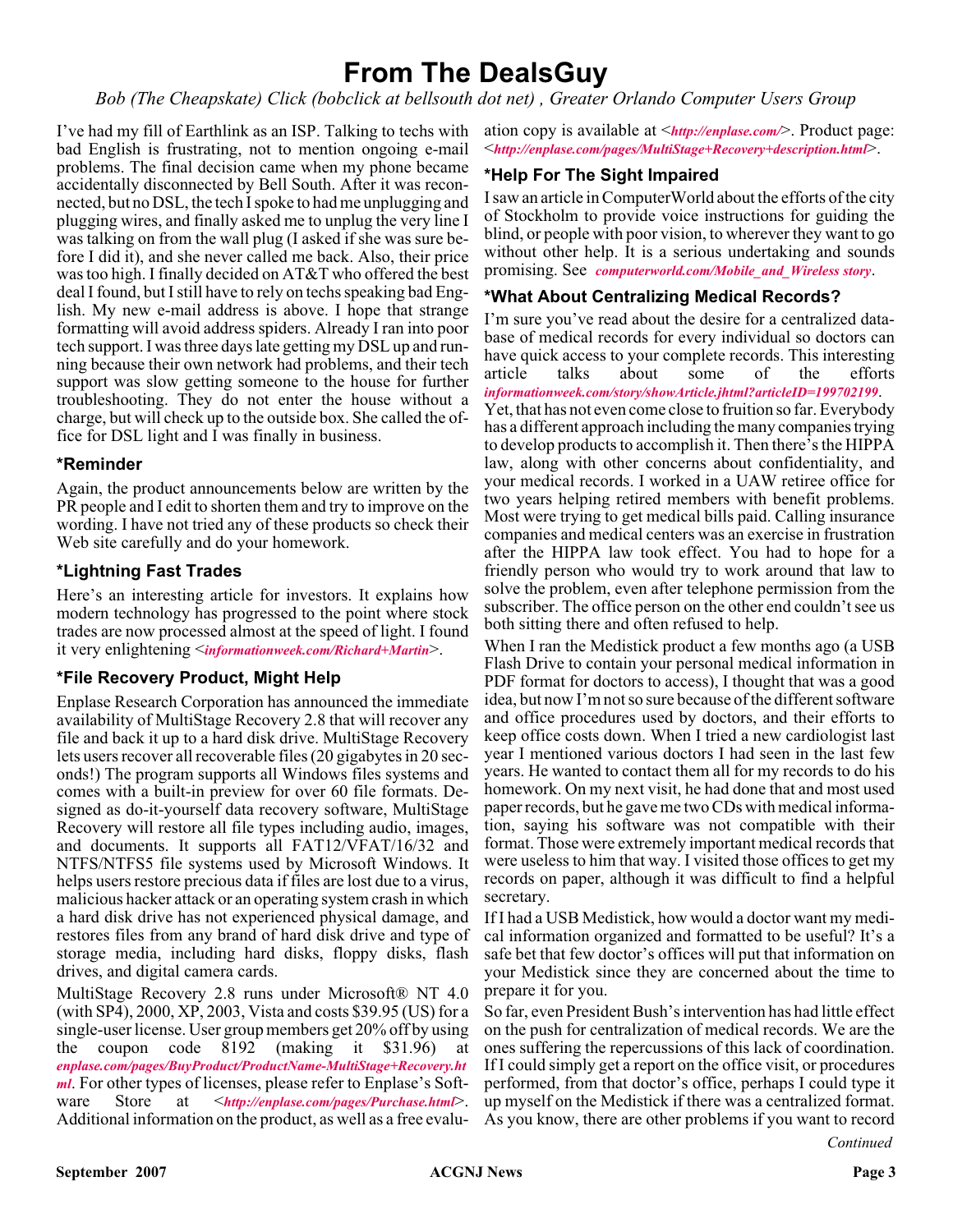#### **DealsGuy,** *continued*

doctor data for your own reference since they often aren't willing to give it to you. Also, the public is very suspicious about any governmental control of that information, and who would be exceptions to the rules, such as a prospective employer? If you got sick on a distant vacation, seems like that central database could be invaluable to a doctor or ER.

#### **\*Another Data Recovery, But Its Free!**

Smart Data Recovery is an effective and powerful, easy-to-use software program that enables the recovery of lost data. Restore your important files absolutely free. Smart Data Recovery is compatible with almost all kinds of data storage devices from computer hard drives to digital cameras. It supports flash drives, floppy disks, memory sticks, PC cards, multimedia cards, and secure digital cards. Smart Data Recovery restores all sorts of files, including electronic documents and pictures. It restores files from FAT32 and NTFS hard drives and has a really simple interface with Windows operations systems.

Even if the partition table is lost, the program gives you a chance to retrieve your important files. Smart Data Recovery applies a simple yet powerful algorithm that allows restoration of your lost data quickly and effectively. Smart Data Recovery also recovers any deleted files, including MS Office files, images, MP3 and zip files!

Smart Data Recovery runs on Windows NT/2000/XP/2003/Vista. The current version is downloadable free at <*<http://www.smartpctools.com>*>. 820 kB. There are other interesting Freeware products listed on their Web site.

#### **\*PDF Anyone?**

Acrobat is costly and there are cheaper ways to create a PDF. PDF995 can be found at <*<http://www.pdf995.com>*>. (There are three free downloads that are adware). People who have used the product say it produces a different file size, but works as well as other PDF software. The free versions display a sponsor page in your web browser each time you run the software. If you prefer no sponsor pages, you may upgrade by obtaining individual keys for each product at any time for \$9.95 each, and also get e-mail support.

### **\*Help For Road Warriors**

I read this interesting article about using a USB flash drive on the road instead of lugging your laptop along (plug the USB flash drive into someone else's computer) <*[informationweek/articleID=199906066](http://www.informationweek.com/hardware/showArticle.jhtml?articleID=199906066)*>. A few of the applications available are mentioned, and even the possibility of using an operating system on the flash drive, but a USB flash drive won't boot on just any computer. Some user groups have already had demonstrations on this unique technique. Best of all, after you use your special USB flash drive on another computer and remove it, it leaves no tracks because all of the applications you use are on your flash drive as well as your data.

### **\*What's Going On?**

When my monitor's on/off switch started acting up, I decided to leave my computer on full time, although I could have used a plug strip to control it. I have friends who leave their computers on 24/7 and say they prefer that method because most failures happen when you boot up. Lately, I started having a problem with the screensaver not working and my monitor seemed to be active all the time. However, I noticed that Zone Alarm was occasionally telling me about blocking an unknown action, so I began to wonder if something was working from time to time internally, therefore not letting the screensaver work.

I decided to run Spybot to see how much stuff it would find, and was surprised to see it find 117 items to remove. I had run it not long ago and it found 5 items, normal in the past. Then I noticed that I had never installed AdAware so I downloaded and installed it and let it scan the same HD. What a surprise when AdAware found 158 more items after Spybot had already scanned the drive and removed 117 items. I spend very little time on the Internet so I still wonder why so much crap is on my HD lately.

I was even more surprised when the screensaver started working normally, but that tells me that even though I have a firewall, and a router, which also has a firewall, somehow the malware has found my HD anyway. Also to my surprise, my browser history was now gone. I try to be careful about Web sites and checking my e-mail. I guess there was more than I realized running in the background. Maybe I should unplug the Internet connection when I'm not on it. By the way, my computer runs better now, although something warned me a new program was trying to install in my startup group, which I declined.

#### **\*Consumers Get Financial Help In 2009**

I read an article in Twice Magazine about the government program that will help people purchase a new converter for their old TV if they can't afford a new digital TV by February 17 of 2009. I found it interesting and informative. <*<http://www.twice.com/article/CA6428026.html?q=Digital+Foci>*>.

#### **\*More on PDF**

I previously wrote a product for creating a PDF file, but the free version used a sponsor page. I received a message from Ira Wilsker (APCUG board member) telling me about this one; "Look at CutePDF Writer which is FREE <*<http://www.cutepdf.com/>*>." They do offer the Pro version for \$49.95. I met Ira at an APCUG event when I first started writing this column, and he gave me some good tips.

*That's it for this month. I'll have more new product announcements on my Web site (most not offering a discount). Meet me here again next month if your editor permits. This column is written to make user group members aware of special offers or freebies I have found or arranged, and my comments should not be interpreted to encourage, or discourage, the purchase of any products, no matter how enthused I might sound. Bob (The Cheapskate) Click < bobclick at bellsouth dot net >. Visit my Web site at <<http://www.dealsguy.com>>.*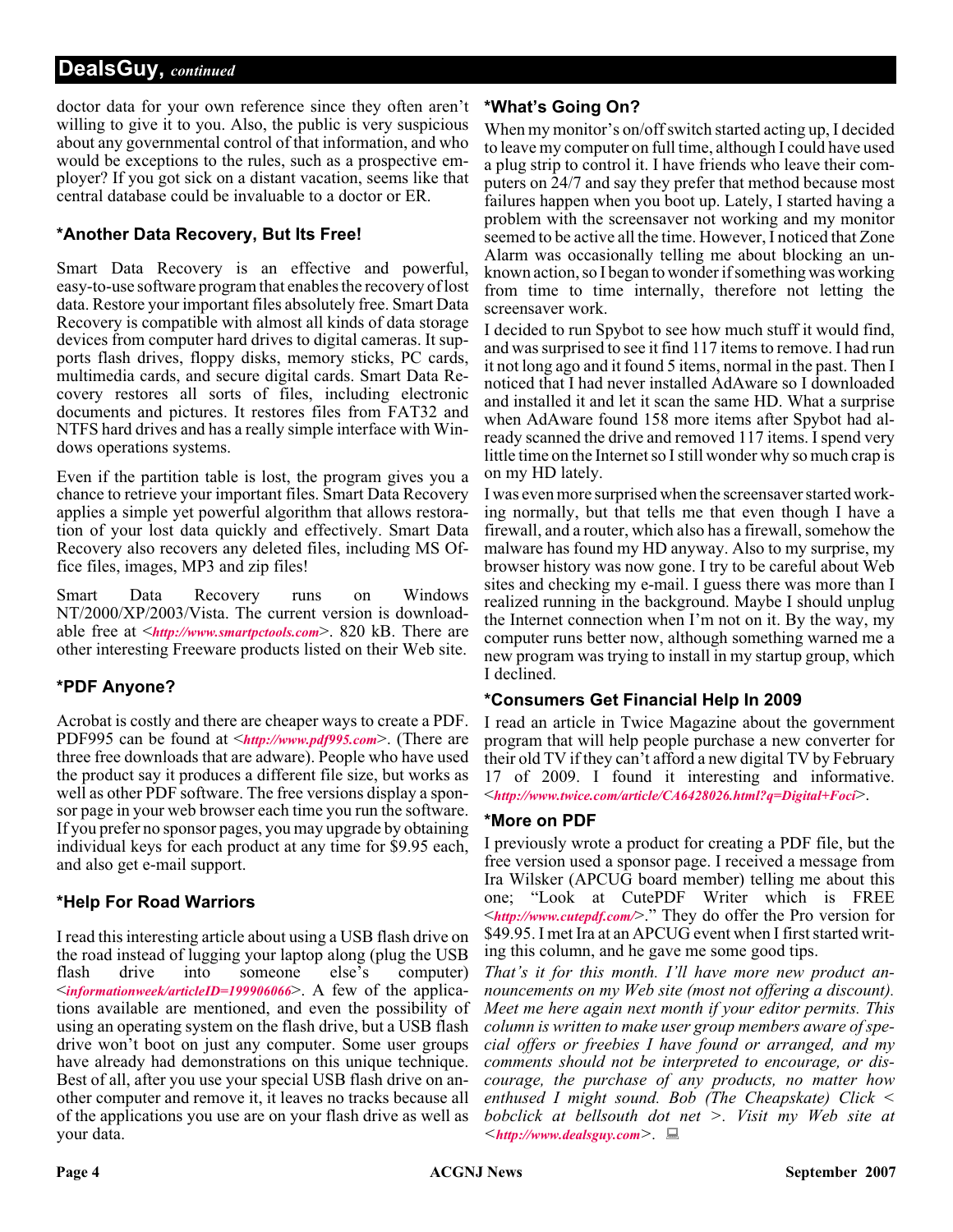## **Computing Pleasure — Free Widgets for Windows and Mac**

*Ira Wilsker (Iwilsker(at)apcug.net), APCUG Director*

Many of us are extremely busy, and often lack the time to search the internet for items of interest. Many of us have dull and boring desktops displayed on our monitors, often using the default images of our computer or software maker. Fortunately for us, there is a free service offered by Yahoo!, called "widgets".

Widgets, also known as "gadgets" by some web services, are small programs that display a wide variety of information on the otherwise wasted space on our desktops. This information is automatically updated on a frequent basis, providing the user with current data without loading another program or browsing to a website, as widgets are displayed on the desktop on a full time basis.

Widgets is the name for the products distributed by Yahoo!, and gadgets are distributed by other web service providers. While similar in appearance and function, widgets and gadgets are generally not interchangeable, and in order to conserve system resources, users should choose gadgets or widgets, but not both.

Yahoo!'s widgets can be found at *[widgets.yahoo.com](http://widgets.yahoo.com)*. Upon opening that page, the user is greeted with a button to download the widget engine, which includes about a dozen popular widgets, including a picture frame (displays digital photos on desktop), weather display, notepad, daily planner, maps, stock ticker, and others. The opacity of widgets can be controlled to make them nearly opaque, hiding the desktop behind the widget, to almost totally transparent, fully displaying the desktop. Widgets can be dragged and dropped anywhere on the screen. I have a lot of icons on my desktop, and my widgets cover several of the icons, but this is not a problem as I drag the widget out of the way whenever I want to access those previously covered icons.

The widget engine works on Windows XP with service pack 2, Windows 2000 with service pack 4, Vista, or Macs with OS X 10.3.9 or higher. An internet connection is necessary in order to update the widgets, and 512 megabytes (minimum) ram is recommended for improved performance.

Among the default widgets included with the widget engine, I personally have the stock ticker and weather widgets loaded and running, and also have a TV widget which displays the shows for the next few hours on the channels of my choice.

The stock ticker widget is very easy to use, and is automatically updated every few minutes. The default listings are for popular quotes, such as the Dow Jones Industrial Averages, NASDAQ, Yahoo!, and similar issues. It is very simple to modify the listing to show any desired quotes and indices, and the number of issues displayed is only limited by the space available on the desktop.

The weather widget is customizable for any city or zip code, and graphically displays the weather for five days, current conditions, temperature, and moon phases. By moving the cursor over the weather widget (sometimes it also requires a  $above$ ).

mouse click), a balloon opens which displays the humidity, barometric pressure, wind chill or heat index, wind direction and speed, and the time of most recent update.

The widget I seem to refer to the most is the TV widget called "TV Tracker", which can be downloaded from the Widget Gallery. Once downloaded and installed, a city and zip code is selected, which displays the on-air, cable, and satellite options and carriers locally available. Selecting the appropriate carrier displays a two hour grid of what is on television. Different genres, such as sports and movies are highlighted in different colors for easy viewing. Clicking on a highlighted title will "fetch" the description and details of the movie or sports event, displaying it in a sub-widget adjacent to the primary widget. There are several cable channels available to me that I simply never watch, and TV Tracker easily allows for the display of only selected channels, making the display that much easier to follow.

The widget gallery, *[widgets.yahoo.com/gallery](http://widgets.yahoo.com/gallery)*, currently lists 4242 Windows widgets available for download, and 3977 widgets for Mac, in a variety of categories. As I type this, Yahoo! is featuring Motor Trend Magazine's "Gas Alert Savings" widget which displays a localized list of the lowest priced gas stations in the area, and is available for both Windows and Mac. Widgets can be searched by name, type, or date. The widget categories listed in the gallery are latest (4242 widgets), updates (2158 widgets), fun & games (575 widgets), date & time (470), news feeds (952), system utilities (354), sight and sound (554), geek stuff (120), cam viewers (273), widget tools (63), app (application) enhancers (109), search tools (352), and various (miscellaneous, 416). Each category may contain hundreds of different widgets, all of which are available for free download.

I have downloaded several other widgets, and selectively load them when I want, and stop them when no longer wanted. In Windows, widgets as a group can be controlled by clicking on the widget icon in the system tray, near the clock. The widget icon is a black background, with two diagonal and interlocked gears. Right clicking on the widget icon displays a comprehensive menu of options which allows the user to control the appearance and function of widgets, load and unload widgets, and otherwise control their behavior.

Some widgets that I selectively use are news feeds which display real time news headlines from hundreds of sources, live weather radar, streaming audio from dozens of radio stations from all over the globe, and many others. Although I have never used it, there is even a pregnancy calculator widget!

Widgets can be a fun adjunct to improve the satisfaction and use of our computers.

*This article has been provided to APCUG by the author solely for publication by APCUG member groups. All other uses require the permission of the author (see e-mail address*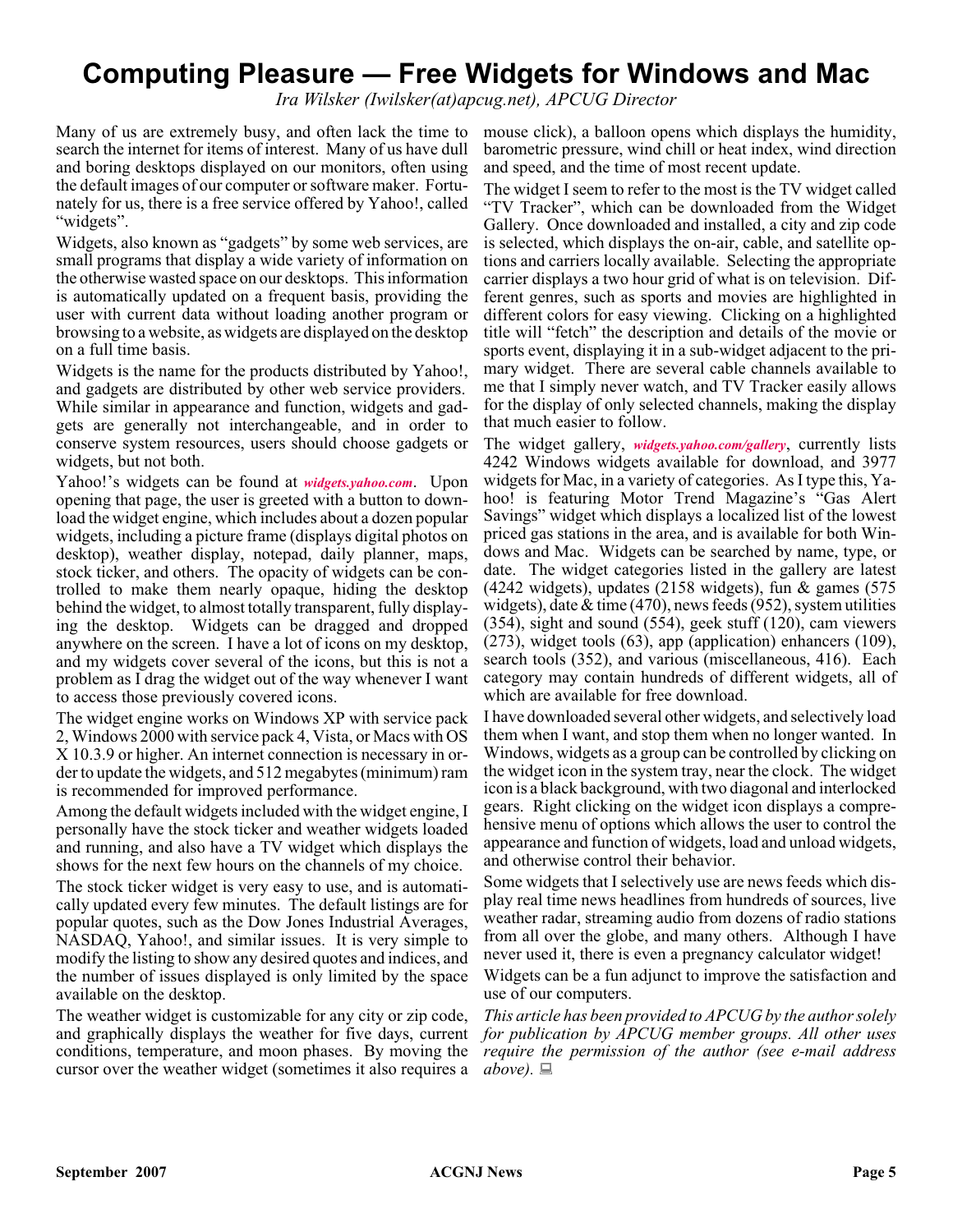## **Net Neutrality: It's Time For Us To Speak Out!**

*Linda Gonse (Editor(at)orcopug.org), Editor, Orange County IBM PC Users' Group(www.orcopug.org)*

#### **What is 'Net Neutrality?**

Briefly, "Net Neutrality" (short for Network Neutrality) is the guiding principle that preserves the free and open Internet. "It means no discrimination. Net Neutrality prevents Internet providers from speeding up or slowing down Web content based on its source, ownership or destination," according to savetheinternet.com.

"Net Neutrality is the reason why the Internet has driven economic innovation, democratic participation, and free speech online. It protects the consumer's right to use any equipment, content, application or service on a non-discriminatory basis without interference from the network provider. With Net Neutrality, the network's only job is to move data — not choose which data to privilege with higher quality service."

#### **Why is Net Neutrality an issue?**

It's an issue because it involves the transmission of data over broadband networks (e.g. DSL or cable internet services). As the number of sites on the Internet continues to grow and the quality of data becomes more sophisticated — encompassing video and audio files and other multimedia applications broadband service providers (generally cable and phone companies) are seeking to regulate how material flows to users through their increasingly taxed networks. For most large providers, this has come down to one general desire: They could establish a tiered system of content delivery in which companies with data-heavy content can pay a fee to the providers in return for "special treatment" in transmission. *However, advocates project, this also would allow large telecom companies to block or censor things they don't like without consequence.*

Moreover, colleges worry that research and distance education could be left behind if broadband companies are allowed to favor certain content. (The implications go far beyond open access.) The Internet-for-hire has profound implications for education, library and publishing services in general. And, for users, there is either a future of poor service, or additional costs, or some combination of the two. Low and fixed income internet users' would lose their access equality.

#### **What is being done to preserve Net Neutrality?**

In a nutshell, nothing permanent has been done to pass a law to ensure freedom of the Internet. It is still a gigantic struggle of ordinary Internet users, educational institutions, online companies—such as Amazon and Google—non-profit companies, and others, against the massive lobbying efforts of the largest telecommunication companies.

Events that have unfolded since Net Neutrality became a significant issue include:

"This past summer (2006), Congress took up the issue. Following a huge lobbying campaign by both sides, including millions spent by the cable and phone corporations, the House voted down an amendment to the Act that would have made the Federal Communications Commission responsible for enforcing neutrality. In the Senate, a similar amendment was

defeated in committee, but net neutrality legislators managed to table a vote on the telecommunications bill indefinitely in hopes that they can somehow force the issue back to the forefront," Bill Moyers, a respected news commentator and journalist, said on the PBS site at *<http://tinyurl.com/yhx7lz>*.

In January of this year, a bill was introduced by Senators Olympia Snowe and Byron Dorgan to amend the Communications Act of 1934, which will ensure all content is treated equally and fairly on the Internet. The law also requires providers to offer consumers broadband Internet access that is not bundled with other services like phone, cable or VoIP. The title of their bill is the Internet Freedom Preservation Act.

In March, the discussion over Internet governance continued on Capitol Hill. All five FCC commissioners testified in front of the House Subcommittee on Telecommunications and the Internet.

In May, the bill passed the House Judiciary Committee: 20-13.

In a June 2007 report, the Federal Trade Commission urged restraint with respect to the new regulations proposed by network neutrality advocates, noting the "broadband industry is a relatively young and evolving one," and given no "significant market failure or demonstrated consumer harm from conduct by broadband providers," such regulations "may well have adverse effects on consumer welfare, despite the good intentions of their proponents."

We've already had a taste of what can happen if telecommunication companies are handed authority to create tiered service and to have authority over what users can access. Before any decisions have been made, AT&T censored lyrics critical of Bush twice this month during Pearl Jam webcast concerts! *<http://tinyurl.com/2gqv4n>* This foreshadows what we can expect if Net Neutrality is not made into law permanently.

Pearl Jam appears to feel the same way. "AT&T's actions strike at the heart of the public's concerns over the power that corporations have when it comes to determining what the public sees and hears through communications media," they said.

Bill Moyers provides background and details on the subject at: *<http://tinyurl.com/hfyb3>*. A video segment from Moyers on America PBS show, titled "The Net at Risk," illustrates the remarkable, but unlikely, cross-section of allies on the issue at *<http://tinyurl.com/yuylej>*

There are also links to several articles and videos on the main page of our website: *<http://www.orcopug.org>*

#### **What can you do to support Net Neutrality?**

Internet Neutrality advocates are pushing for people to sign an online petition. One of them is at: *<http://action.freepress.net/campaign/savethenet>*. The petition says: Congress must preserve a free and open Internet. Please vote for enforceable network neutrality and keep tollbooths, gatekeepers, and discrimination off my Internet.

*Continued*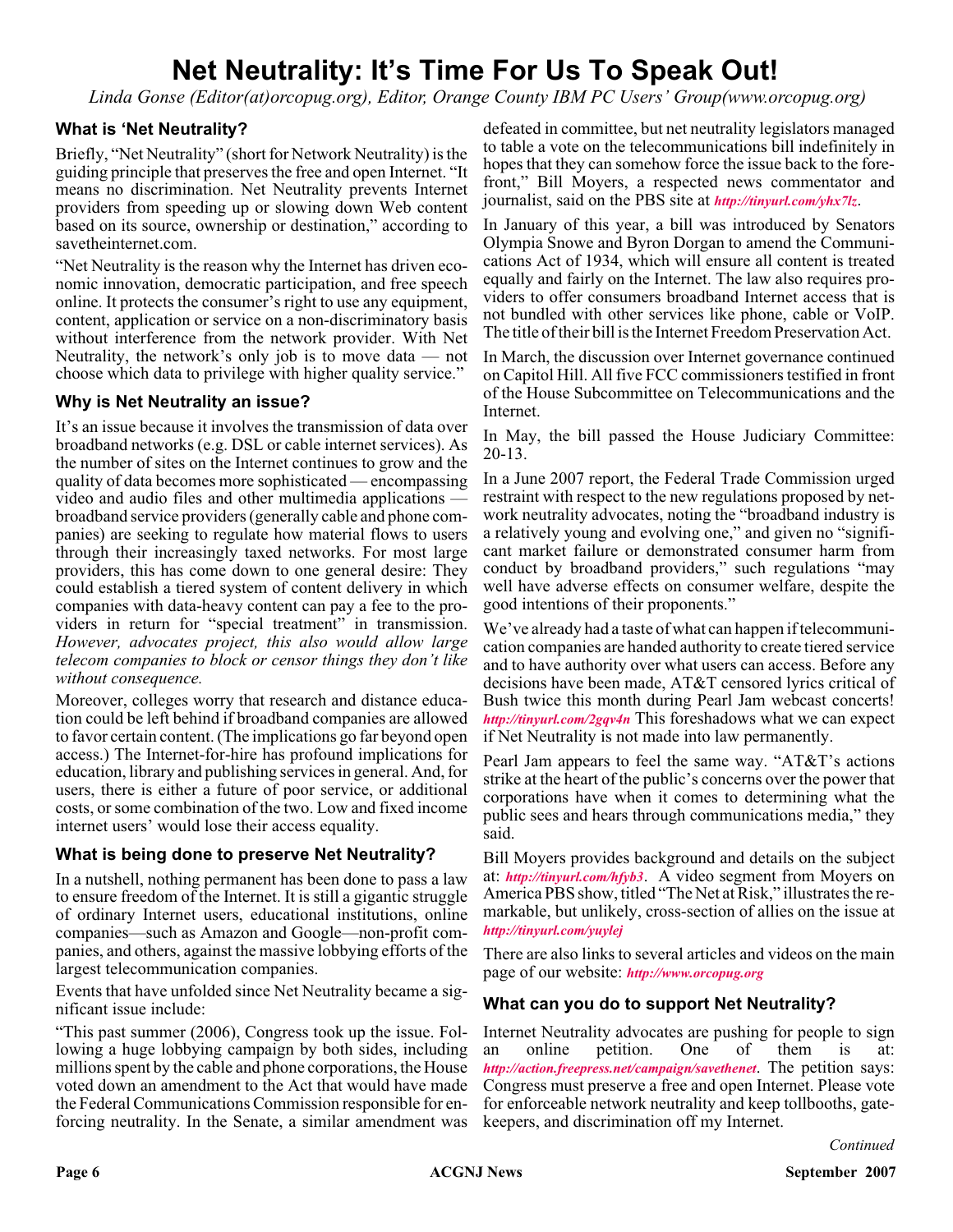## **The Nightmare**

#### *Berry F. Phillips (bfpdata(at)1access.net), Computer Club of Oklahoma City (www.ccokc.org)*

My computer growled like some prehistoric monster rebel-mended cyber security practices outlined here you can limit ling at being awakened from a deep slumber and then checking my financial data online almost by habit. Terror pulsed through my veins as I no longer existed; all my personal data had been deleted! I then checked to see if my credit cards were in my wallet, which gave me a momentary feeling of security that I still existed. However, the panic returned when I remembered the credit cards while having a physical reality actually have only a cyber reality. What did I do wrong? Do you suppose the last time I kicked my computer out of frustration caused this animosity? On the verge of hysteria, I shouted, "I am too young to be cyber terminated and deleted into nonexistence!"

Looking for something to save me from termination, I am very appreciative of the National Cyber Security Alliance (NCSA) for their contribution to this article. NCSA is a resource for cyber security awareness and education for the home user, small business, and education audiences. NCSA is a private partnership whose sponsors include the Department of Homeland Security, Federal Trade Commission, and many private-sector corporations and organizations.

"The widespread availability of computers and connections to the Internet provides 24/7 access to information, credit, financial services, and shopping. The Internet is also an incredible tool for educators and students to communicate and learn. Unfortunately, some individuals exploit the Internet through criminal behavior and other harmful acts. Criminals can try to gain unauthorized access to your computer and then use that access to steal your identity, commit fraud, or even launch cyber attacks against others. By following the recom-

the harm cyber-criminals can do not only to your computer, but to everyone's computer.

However, there is no single cyber security practice or technological solution that will prevent online crime. These recommended cyber security practices can make a difference. The National Cyber Security Alliance's Top Eight Cyber Security Practices are practical steps you can take to stay safe online and avoid becoming a victim of fraud, identity theft, or cyber crime."

Here are the eight NCSA cyber security practices: "1. Protect your personal information. It's valuable. 2. Know who you are dealing with online. 3. Use anti virus software, a firewall, and anti-spyware software to help keep your computer safe and secure. 4. Be sure to set up your operating system and Web browser software properly, and update them regularly. 5. Use strong passwords or strong authentication technology to help protect your personal information. 6. Back up important files. 7. Learn what to do if something goes wrong. 8. Protect your children online."

Upon awakening, having dozed off in front of my computer while online, I saw my personal data that confirmed I really did exist. I am alive! I have not been deleted! It was only a nightmare. I simply must stop watching those late night horror movies, kicking my computer in frustration, and improve my online security practices to avoid cyber fireworks.

*This article has been provided to APCUG by the author solely for publication by APCUG member groups. All other uses require the permission of the author (see e-mail address above).*

### **Net Neutrality**, *continued*

California Senators Boxer and Feinstein do not accept email from constituents sent through third party sites. So, people should email legislators directly, in addition to adding another name to the online petition so the numbers can be used for clout by Save The Internet.com, FreePress.com, and openinternetcoalition.com, who support the legislation. Boxer and Feinstein are already "believers" but it helps to let them know that the base on this issue is widespread.

The *[SavetheInternet.com](http://)* Coalition is more than a million everyday people (partial list of members) who have banded together with thousands of non-profit organizations, businesses and bloggers to protect Internet freedom.

The Free Press is a national, nonpartisan organization working to reform the media. Through education, organizing and advocacy, it promotes diverse and independent media ownership, strong public media, and universal access to communications. The OpenInternetCoalition represents consumers, grassroots organizations, and businesses working in pursuit of keeping the Internet fast, open and accessible to all Americans.

You can find contact information for legislators throughout the U.S. at: *<http://www.congress.org/congressorg/home/>*.

People can read Google's Guide to Net Neutrality for Google Users at: *<http://www.google.com/help/netneutrality.html>* and, they should also sign up to receive updates about Internet Neutrality from one of the sites supporting this legislation, such as *<http://www.savetheinternet.com/>*. Once people understand the issue of Internet Neutrality, supporters should inform others about the threat to this essential freedom, and encourage their involvement.

Finally, people who believe in an open Internet need to be aware that organized supporters fighting big telecommunication businesses need money to continue and to win the fight that affects us all. *https://secure.freepress.net/05/net neutrality* even small donations will help this cause.

*This article has been provided to APCUG by the author solely for publication by APCUG member groups. All other uses require the permission of the author (see e-mail address*  $above. \equiv$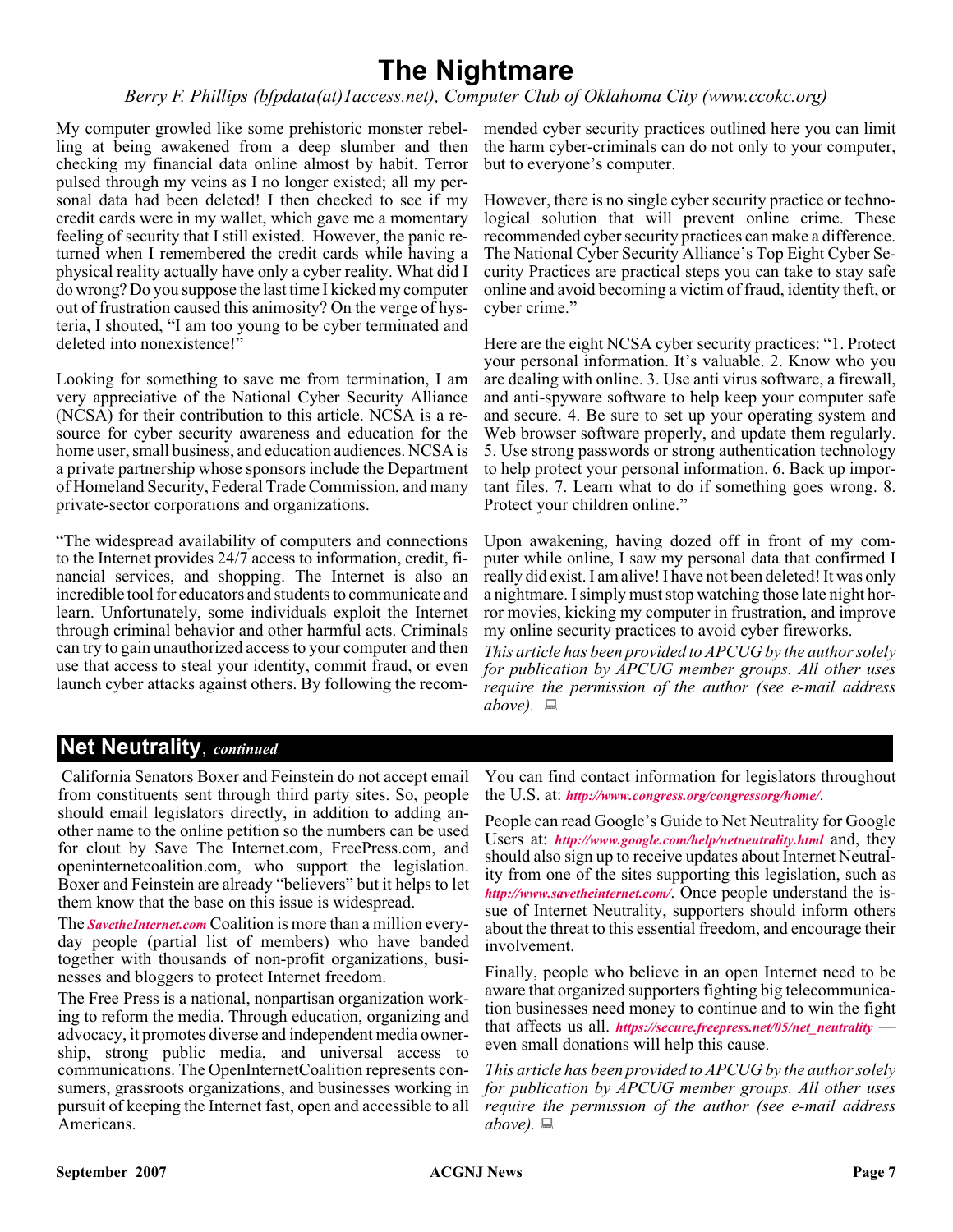## **Dumb Things to Avoid While Using Your Computer**

*by Vinny La Bash (vlabash(at)comcast.net), Sarasota Personal Computer Users Group (www.spcug.org)*

To paraphrase a recent TV commercial, we all do dumb things, but doing them with your computer doesn't have to be one of them.

Most of us know that our computers work better when they are plugged into an active electrical outlet, but ask any service technician how many times he or she has encountered that situation, and you may be surprised at the answer. Every one of us, no matter how experienced, has done at least one dumb thing with our computers. Maybe you pressed a wrong combination of keys and changed a setting you didn't mean to disturb. Maybe nothing much happened or you ended up crashing your system.

Whatever does or doesn't happen, paying attention to what you're doing combined with a dash of forethought can prevent most dumb mistakes.

David Letterman has his top ten lists. I offer my top six. My list will do little to entertain you, but it will help you to be smarter about using your system.

*Dumb Computer Mistake # 6*: Failing to install or keep your anti-virus and anti-spyware programs up-to-date.

Some people think that keeping these programs current is too much trouble. Others quibble because sometimes they have to disable their anti-virus program to install another application.

Don't be misguided. Viruses and spyware can gum up your system to a point where your machine can be rendered useless and inoperable. You could be a victim of fraud or risk turning your machine into a "zombie" where a third party can use your computer for criminal activities. Innocent people have been arrested and charged with downloading child pornography. They had no idea that their machines were compromised for illegal purposes, yet they found themselves in deep trouble.

*Dumb Computer Mistake # 5*: Indiscriminately installing freeware and shareware you find on the internet.

If you are guilty of this it's only a matter of time before you get infected with a piece of sloppily written software that will cause your system to behave erratically or crash. If you follow dumb with dumber by installing pirated software, don't ask me for help.

*Dumb Computer Mistake # 4*: Share your files and peripherals with the immediate world.

Turn off file and printer sharing. Unless you do this you could open your computer to access by using a public wireless hotspot with your laptop. Even if you don't use a laptop be aware that Windows, by default, has administrative sharing for the root of each drive. You can turn this feature off in the Systems Administration portion of the Control Panel.

*Dumb Computer Mistake # 3*: Browse through the internet without a firewall.

People new to computers are most likely to make this mistake. They tend to be entirely unaware that they need a firewall because nobody told them what a firewall is or why they need one. This lack of knowledge exposes them to every virus, worm or malicious hacker in the computer universe. Fortunately, this exposure can be easily corrected. Many modems and routers have built-in firewall protection. Personal fire-

walls can easily be downloaded from the web. Go to *[www.avast.com](http://www.avast.com)* and download one of the best all around network security programs in existence. The best part is that this excellent program is free to the general public.

*Dumb Computer Mistake # 2*: Picking weak passwords.

Every hacker in the known universe understands that many people use their children's or grandchildren's name as a password. Cracking that kind of security is as easy as breathing. Don't use a family member's birthday or social security number as a password either. It's the kind of information that is all too easy to obtain. Don't create passwords from a dictionary. Hackers have programs which automatically compare passwords against dictionary entries.

Passwords should be at least 8 characters long, and be a combination of upper and lower case characters and numbers. The common objection is that they are hard to remember. That also makes them hard to crack. Create a phrase that you can easily remember and use the first letter of each word along with logical numbers. For example, "Our vacation in Jamaica begins on the fifth day of August" becomes OviJbot5do8. A password like that is impossible to guess and is not found in any dictionary.

#### *Dumb Computer Mistake # 1*: Never backing up your data or system files.

Even if you never do any other dumb thing while computing, failure to back up your data can negate everything else if you lose important information. There are too many things that can go wrong for you not to be backing up your data. Hard disk crashes, fire or water damage, tornados, hurricanes, magnetic interference, and theft are just a few of the many things that can damage or destroy data.

Backing up data can be time consuming and inconvenient, but losing your data could be catastrophic. There are many strategies you can use to protect your data, but any strategy is better than none. Don't think that merely copying your data files to an external disk constitutes backing up. Make copies of your essential data to three CDs or three sets of CDs. Keep one set at home, but in a different room than where the computer is housed. Keep another set at the office if you work for a living. If you're retired ask a friend to keep a set for you. Do the same for your friend. The third set of disks should be kept in a secure place like a safe deposit box.

Data is the only irreplaceable thing on your computer. You can replace hardware, operating systems and application software, but you can't go to a store and buy a replacement copy of your data.

The dumbest thing I can remember doing is backing up my data files to a RAM disk.

*This article has been provided to APCUG by the author solely for publication by APCUG member groups. All other uses require the permission of the author (see e-mail address above).*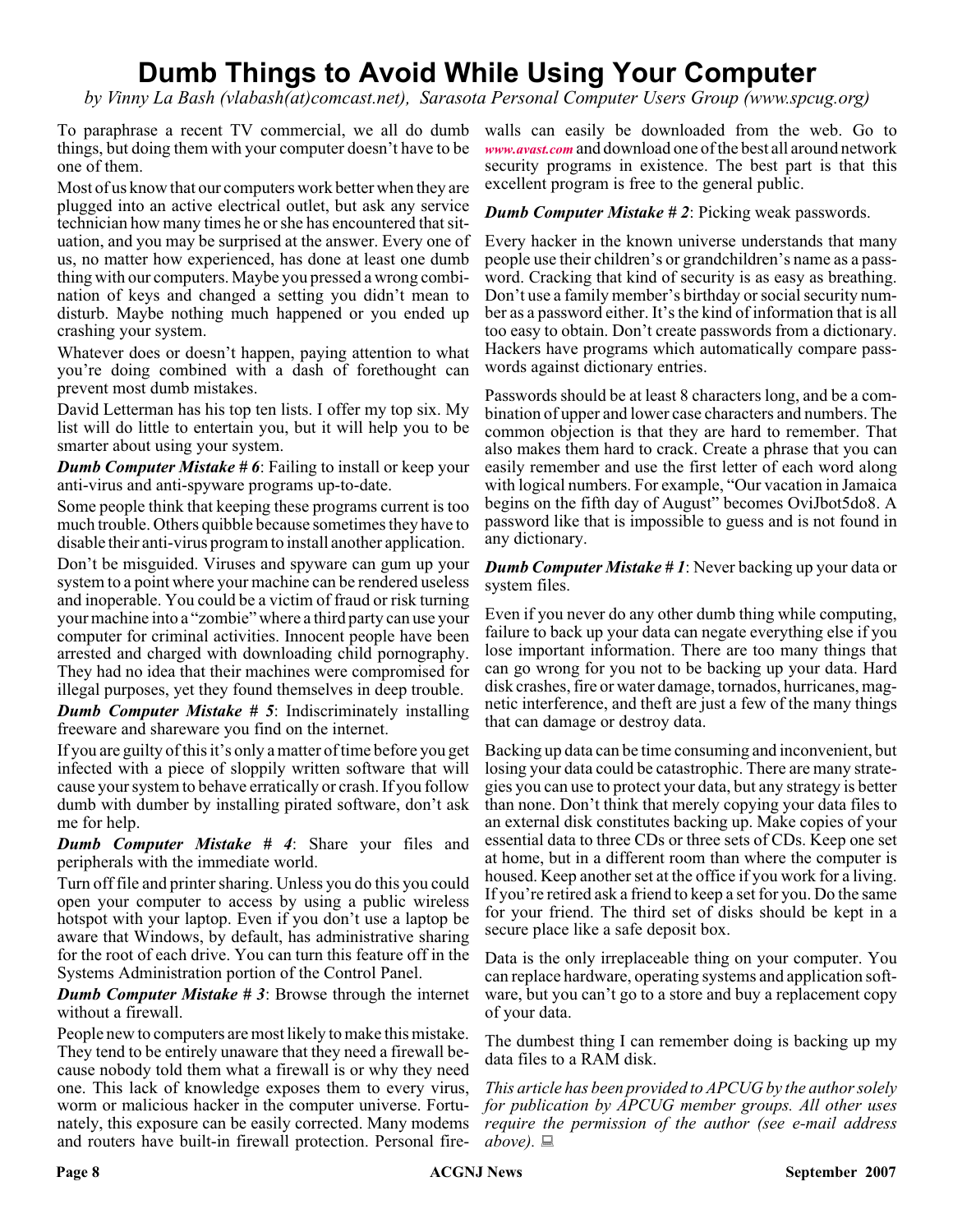## *Action***tec MegaPlug**

*Terry Currier (tcurrier(at)aol.com), President, WINNERS(www.windowsusers.org)*

ting up an Ethernet network is not too difficult, but running the wires thought the house can be. Setting up a wireless network is also not too bad (the latest hardware setup makes it easy), and the signal can go through the walls. At least up to a certain degree, governed by how many walls and the distance. Ethernet is also the fastest network connection, but what if you can not just run a cable to where you may want to connect, or you get no wireless signal? Powerline networking is perfect for these situations.

The old maximum powerline speed was 14Mbps, the MegaPlug from Actiontec is now up to 85Mbps. Using the MegaPlug 4-Port Hub with the MegaPlug Ethernet Adapter makes it easy to extend your network wherever you need to connect. A USB hub extends the range of your USB ports and adds more ports. That is kind of what the MegaPlug 4-Port Hub does. You run one Ethernet cable to it from your router to it's WAN plug. This gives you more Ethernet ports, and allows you to use the already hidden electrical wires to connect to your network. This is especially great if you are constantly short one cable slot on your present router.

According to some reviews with a wireless network you can effectively connect up to about 150 feet. I don't have one myself. I always wonder what the neighbor can pickup even with firewalls. With a powerline network I don't have to worry about that. The signal can cross circuit breakers (wall plugs), but not circuit boxes. So no one outside of my home can steal information. If I do need to secured my computer Actiontec includes software for 56-bit DES Data Encryption.

The only software I had to install was for the computer using the wall plug connection. If a computer is hooked up to the MegaPlug Hub then it would have to install some software for it. Using the powerline network, I downloaded a file from the Internet and achieved a speed of 438Kps which is really good. Below is a comparison of copying a file:

Copy a 415Kb file from main computer

- With Ethernet connection to laptop took 56 seconds.
- With Powerline to laptop took 3 minutes 48 seconds.
- With Powerline to laptop through two surge protectors took 5 minutes 10 seconds.

They tell you not to use a surge protector with it, but with their error correcting software I had no problems. In fact, I connected it from one surge protector through another and it worked. However, it did slow it down.

Powerline networking says it is good up to 990 feet. I could not test it for that far, I didn't have enough cord. What I can say is that it worked perfectly in all of my electrical outlets. Plugging it into my garage outlet about 70 feet away, the connection still had no problems. I then plugged in a 100 foot power cord, and two 50 foot power cords. These three cords were good quality power cords. I still had one more 50 foot power cord of which the gauge was not a high quality; it was made for light duty work. It did still worked though. It was fun stringing the cords down the street just to see how for I could get (my neighbor came out asking what I was doing). It took

I do like the idea of networking through the power lines. Set- me four houses down and the connection was still pretty good. I could get email and do things on-line with no problems. However, testing the same file download with the lower quality power cord it would have taken 77 minutes to finish. Taking it off so I would still be 270 feet from the network, the same file took 22 minutes to download.

#### **Conclusion**

When you need to connect to a network and your wireless router is not enough, this is the perfect answer. More than that it's secure. Their support is very good, with a toll free number to call. Best price I found was at Newegg.com with the MegaPlug 4-Port Hub at \$70, and the wall plug adapter at \$47. www.actiontec.com

#### **Minimum System Requirements**

Router, Gateway, or other device with HomePlug capability

Microsoft Windows 98SE,Me, 2000 or XP

TCP/IP Network Protocol Installed

Internet Explorer 4.0+ or Netscape 4.0+

This article has been provided to APCUG by the author solely for publication by APCUG member groups. All other uses require the permission of the author (see e-mail address above).  $\Box$ 

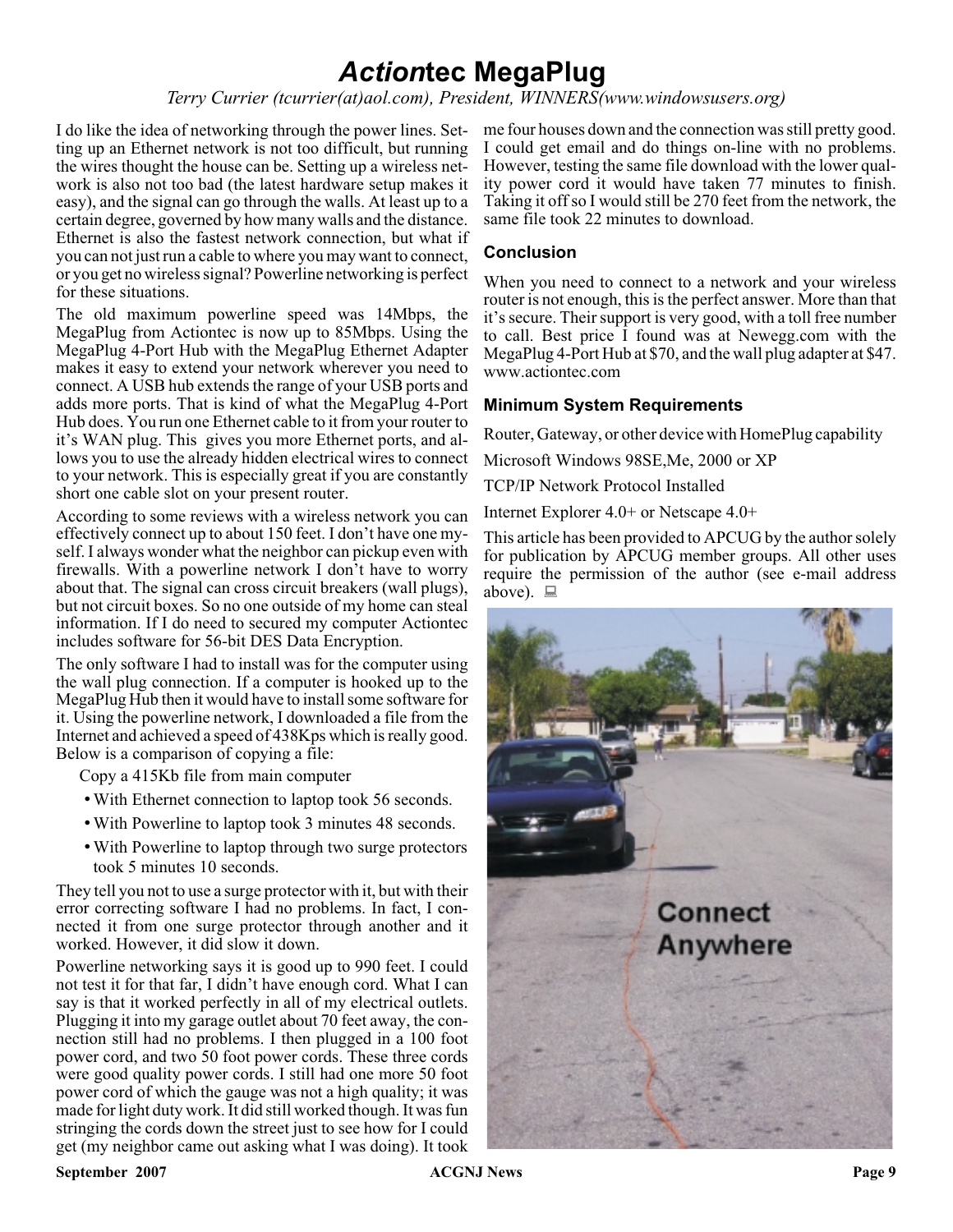### **Back-Ups Made Easy A new solution for an old problem**

*Carey Holzman (Carey(at)ComputerAmerica.com), Co-host: [www.computeramerica.com](http://www.computeramerica.com), [www.careyholzman.com](http://www.careyholzman.com)*

By now you're probably well aware of the importance of making copies of your valuable data (referred to as 'backing-up'). You've probably read numerous articles about ways to back-up your data and prevent disaster. The problem is, most advice offered on this subject is not truly complete and many of the 'solutions' offered are expensive and time consuming.

There are numerous ways you can *lose* your data in spite of backing-up regularly. How you back-up, what you back-up, when you back-up and where you store your back-up are just a few important variables that come into play on that miserable day that you require it.

Still, that's better than eight out of ten customers that approach me for PC repairs who do not have any kind of back-up. After all, any form of back-up is better than no back-up…but just barely.

First it's important that you understand the existing problems with the back-ups most people create.

*External hard drives*: There are many problems with backing up your important data to an external hard drive. Since most people keep their external hard drives next to, or in the same building, as their computer, any fire or flood will render both the PC and back-up useless. Also, if you are a victim of theft, the crook now has all of your data, and it's probably not encrypted or protected in any way on your PC or your back-up device. Since your back-up device is also a hard disk drive, there is a good possibility that it will fail and need to be replaced. Ironic since that it what you are protecting your data

from. If you always leave your external hard drive hooked up to your PC for automated back-ups, then it is prone to viruses and other malware that may cause the loss of data that you are attempting to protect yourself from! Then there's the high cost of around \$150 for these devices.

*Internal hard drives/RAID*: Some people have a secondary hard drive or partition in their computer and simply back-up from one disk to the other. Here again, viruses and malware will render both drives useless at the same time. Fires, floods and thefts also leave you with no back-up source. This back-up is only useful if your internal hard drive fails. But as you can already see, hard drive failure is not the sole cause of data loss. Also, a RAID MIRROR (where one drive constantly mirrors what the other drive is doing) will not help if you accidentally delete a file. The RAID MIRROR will simultaneously delete that file at the same time.

*Drive images*: Some people believe an image or 'clone' of their entire hard drive onto an external drive or DVD is a good back-up, but it's not. If your computer has a serious component failure, such as a motherboard, or if your computer is stolen or lost in a fire or flood, you'll have to replace it. Once you restore your drive image, your new motherboard will most likely require different hardware drivers and Windows will most likely not start. All you'll get is the Blue Screen of Death. Sure, your data is theoretically fine and well, it's just too bad you can't get to it. Because full images copy everything on your hard disk, they tend to be very time consuming and, as a result, are not done often enough to be current.

*Continued*

### **Back Issues Needed**

The editor is attempting to build a CD containing all issues of ACGNJ News in pdf format, but our collection is incomplete. We're hoping some faithful reader has been hoarding them and will be willing to lend them to us just long enough to scan them. We promise to return them quickly. Thanks Joseph Gaffney, who loaned his collection for scanning. Below is a list of what we still need.

1985: June, July, August, September

1984: August

1976: January, February, March, April (pamphlet-size booklets)

1975: All issues except #1 (June). These are also pamphlet-size booklets.

If you can supply any of these missing issues (or scanned images or good clear copies), please contact the Editor by email (*[bdegroot@ptd.net](mailto:bdegroot@ptd.net)*). Those who supply missing issues will receive a free copy of the resulting CD as our thanks for your help.  $\Box$ 

| <b>Advertising Rates</b>                             |                                          |       |                                                                            |  |
|------------------------------------------------------|------------------------------------------|-------|----------------------------------------------------------------------------|--|
|                                                      | Rates                                    |       | Specifications                                                             |  |
| Full page                                            | $7" \times 10"$                          | \$150 | Published monthly except July and<br>August                                |  |
| $2/3$ page                                           | $4\frac{1}{2} \times 10$                 | 115   | Closing date: 1st of preceding<br>month. Ex: Apr 1 for May                 |  |
| $1/2$ page                                           | $7 \times 5$<br>$3\frac{1}{2} \times 10$ | 85    | Black & white only on white un-<br>coated offset stock                     |  |
|                                                      |                                          |       | Non-bleed                                                                  |  |
| $1/3$ page                                           | $2\frac{1}{4} \times 10$                 | 57    | Printed by sheet fed offset                                                |  |
|                                                      | $4\frac{1}{2} \times 7\frac{1}{4}$       |       | Halftone screen: 120                                                       |  |
| $1/4$ page                                           | $3\frac{1}{4} \times 5$                  | 50    | Negatives rightreading, emulsion<br>side down.                             |  |
|                                                      | $2\frac{1}{4} \times 7$                  |       | Halftones/photos \$10 extra                                                |  |
| $1/6$ page                                           | $2\frac{1}{4} \times 5$                  | 35    | Ads must be camera ready                                                   |  |
|                                                      | $4\frac{1}{2} \times 2\frac{1}{2}$       |       | Send check with copy, payable to<br>ACGNJ Inc.                             |  |
| $1/8$ page                                           | $3\frac{1}{4} \times 2\frac{1}{2}$       | 30    | Material should be sent to ACGNJ,<br>PO Box 135, Scotch Plains NJ<br>07076 |  |
| Business card                                        |                                          | 25    | For further information contact                                            |  |
| 10% discount for 3 or more<br>consecutive insertions |                                          |       | Frank Warren, (908) 756-1681,<br>kb4cvc@webwarren.com.                     |  |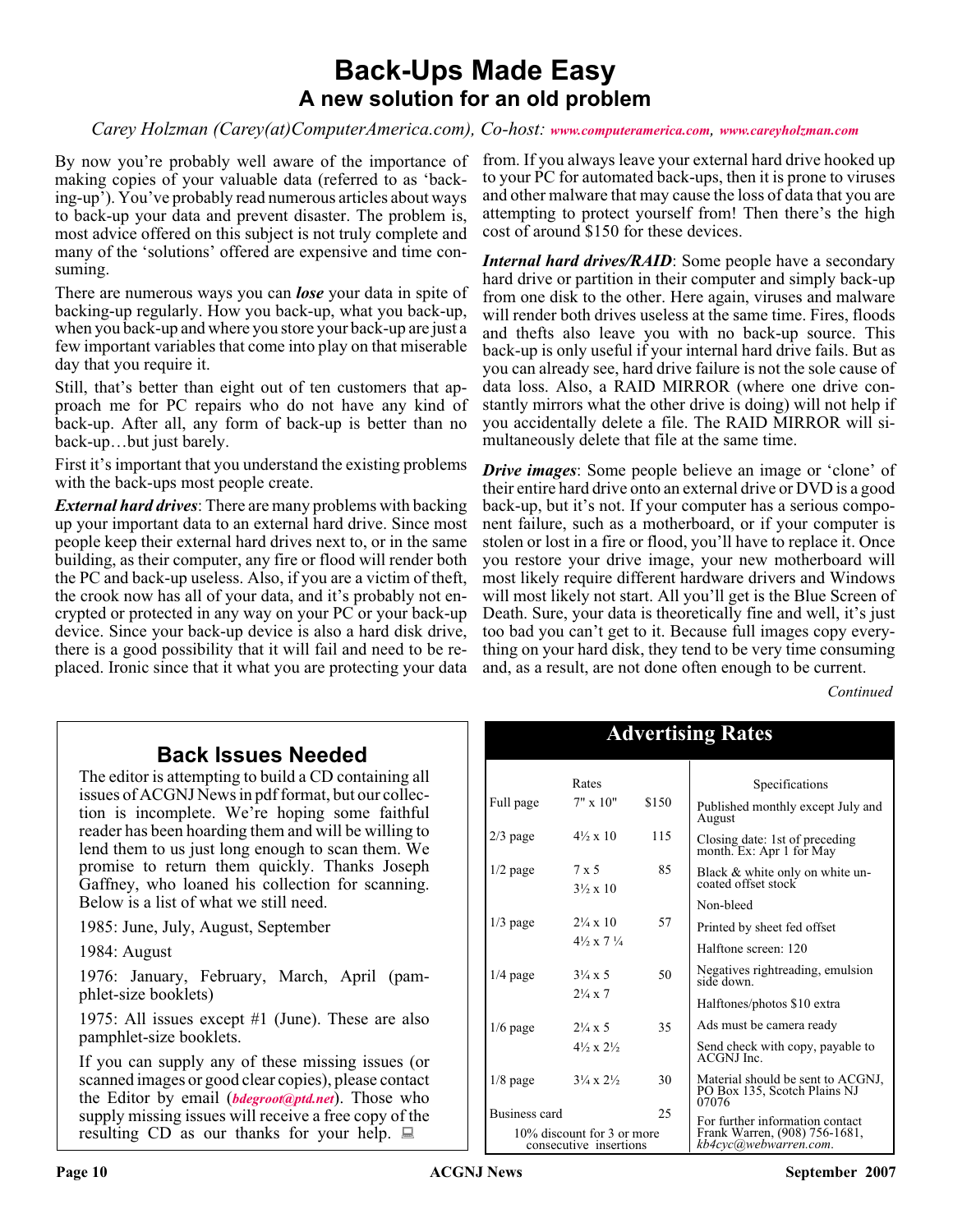### **Back-Ups Made Easy,** *continued*

*Flash Drives*: Flash drives are more reliable than CDs, DVDs or external/internal hard drives, but they are very slow and very limited. Flash drives are also prone to theft and being misplaced. Most people do not encrypt their data and, as a result, may have inadvertently given some stranger all of their personal data simply because the flash drive fell out of their pocket somewhere or they can't remember where they left it.

*Tape drives*: Seriously? Does any consumer still use tape? Next to the floppy drive, it's the most unreliable way to back-up data. Tape drives require a special reader and software to restore the data. In case of data loss, get your back-up tape, reinstall Windows, reinstall your tape back-up device, reinstall your tape back-up software and then you can start to restore your data. That is, the data not damaged on the tape.

#### **What's Left?**

Why will you need a back-up? What will happen? Will your hard drive fail? Will your PC be stolen or will your PC just stop working one day? Will you be involved in a theft? An earthquake? A fire? A hurricane? A flood? We can't answer those questions without a time machine, but we do know that even in the best of circumstances, all hard drives eventually fail. It's not a question of "IF" but a question of "WHEN?"

If you only have one hard drive, then you only have one hard drive that can fail. Backing-up your data to another drive doubles your chances of experiencing a hard drive failure in addition to not guaranteeing your data will be there when you need it for the reasons listed above.

We also know that most data is irreplaceable. Whether it's a database of your customers, your personal finance, photos from your vacations or of family and friends, your music collection, your email, favorites and address book, once it's gone, it's gone. Hard drive data extraction services can help recover data from a failed hard drive and hard drives damaged by flood or fire. Expect to spend \$800 - \$2500 and expect to wait two to four weeks with no guarantee how much data can be recovered.

#### **Say Hello To My Little Friend!**

I wear a lot of hats as a computer talk show host, author, instructor, technician and business owner. I like to think being a consumer advocate is a hat that firmly sits upon all the others. If you're familiar with any of my work, then you're well aware of my passion for free and helpful software and services. However, very rarely a product comes along that is not free, but is still such a bargain I am compelled to write about it. Allow me to introduce you . Carbonite is a small, downloadable application for Windows XP and Vista (Mac version coming soon) that uses your high-speed Internet connection to automatically upload your selected data securely, off-site and in background. For \$49.95 a year, Carbonite offers *unlimited* storage space. That's right, you can store as much data as you want. Installation is quick and easy. Carbonite's online backup service starts automatically and works quietly and continuously in the background while your computer is on and connected to the Internet.. If you've accidentally erased something, don't worry; you can restore deleted files with just a few clicks. If your PC crashes, visit their website to recover your lost files.

Your data is stored safely — no one can see your data but you because your files are encrypted *twice* before they leave your computer using a combination of encryption techniques similar to those used by online banks and financial institutions.

Carbonite online back-up software is always looking for new or recently changed files on your PC. The moment you add or modify files, Carbonite swings into action. Whenever your PC is connected to the Internet (at home, the office, a hotel or airport, etc…) Carbonite automatically and continually backs-up all your files (but not system files or applications by default.). And it will never slow down your PC or Internet connection.

Once you install Carbonite, simply tell it what you want backed-up and you never have to think about it again. Set it and forget it. It's not loaded with tons of bells, whistles and features because it's designed to be simple and do just one very important thing: keep your data safe.

Carbonite offers a free 15-day trial and *no credit card is required* to take advantage of the free offer. As if that wasn't enough, I have a secret for you: Use the code word "AMER-ICA" and your 15-day free trial is extended to 30 days! If you choose to purchase a year of Carbonite service, the code word will also extend your subscription an additional two months at no additional charge!

#### **Is This A Paid Advertisement?**

Whenever I get passionate about a product that is free, no one asks me if I am being paid to promote it. I see customers everyday who lose data due to unforeseen circumstances and lack of a proper back-up. I like *[Carbonite.com](http://Carbonite.com)* and I use it myself. In fact, it's running and backing-up my data, securely and off-site, as I type this! I like this product so much, I've asked the folks at Carbonite to sponsor my radio show and to offer our listeners and readers a discount to help encourage proper, secure, automated, off-site back-ups. Skeptical? Try it for yourself, free for 30-days! Read more about how Carbonite works *[here](http://www.carbonite.com/howitworks.aspx?)*.

Most people with high-speed Internet connections barely use them. Since your Internet Service Provider is charging you the same, regardless of how much or how often you use it, why not take advantage of that and utilize your unused bandwidth for backing-up your valuable data?

I welcome your comments and feedback concerning back-ups and this article.

Carey Holzman, *<http://www.careyholzman.com/>*, is the co-host of the nation's longest running, nationally syndicated radio talk show on computers, Computer America. Computer America airs Monday through Friday, 7pm to 9pm Pacific time, 10pm to midnight Eastern. To find a station near you or listen online, visit *<http://www.computeramerica.com>*. Carey is also the author of *[The Healthy PC](http://www.amazon.com/Healthy-PC-Preventive-Remedies-Computer/dp/0072229233/ref=pd_bbs_sr_1/104-8912461-3768745?ie=UTF8&s=books&qid=1179135453&sr=8-1)*, published by McGraw-Hill and is a freelance writer for numerous web-sites and computer-related publications.

*This article has been provided to APCUG by the author solely for publication by APCUG member groups. All other uses require the permission of the author (see e-mail address above).*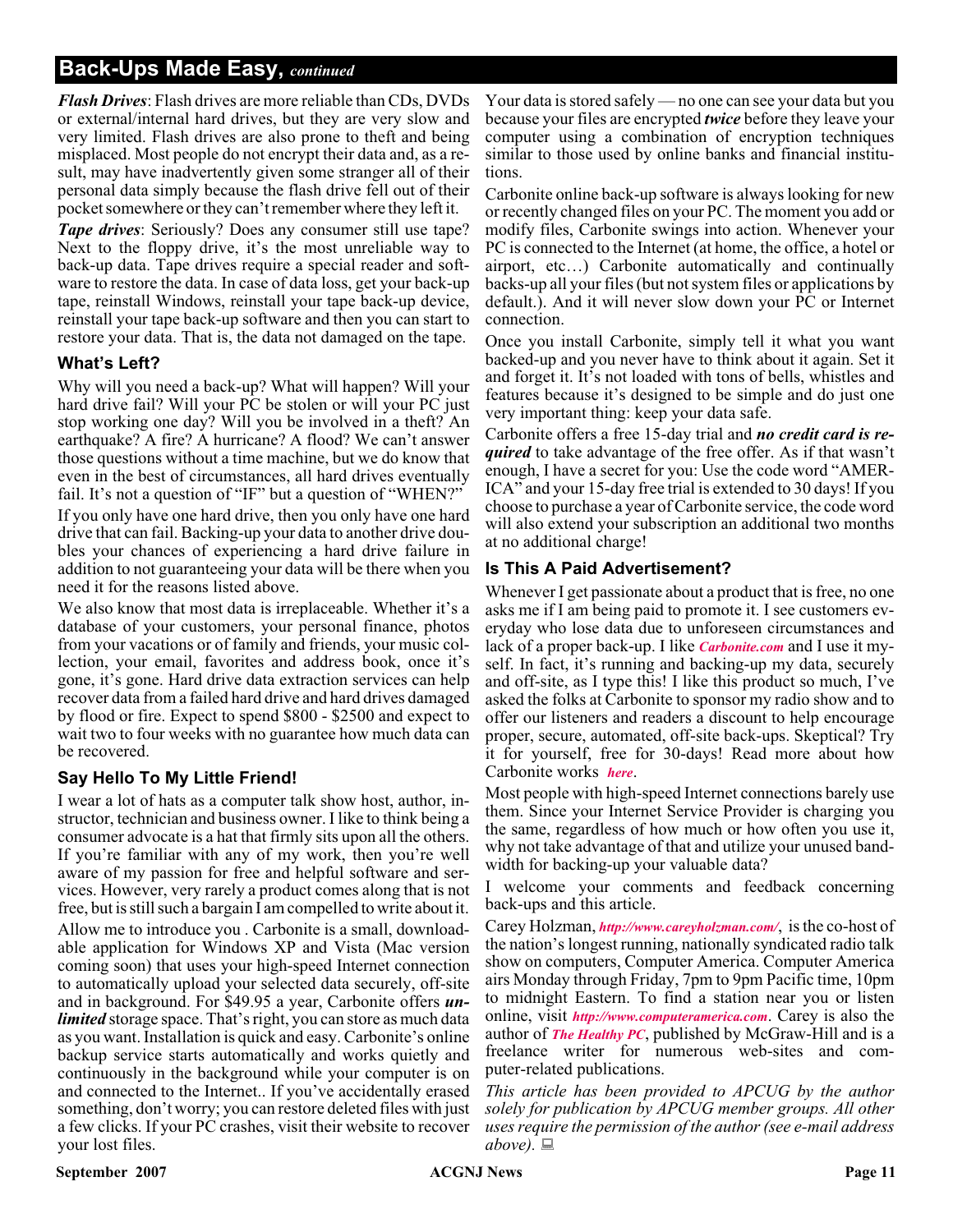## **Backing Up**

#### *Al Edmister (AeinNapa(at)aol.com), Napa Valley PCUG, [www.nvpcug.org](http://www.nvpcug.org)*

Backing up your computer has always been an important and sometimes confusing subject. As most people know by now backing up on the same HD only helps when the main file gets corrupted which really doesn't happen very often. It is of no help when an HD fails. I've had two fail. The first was soon after I bought the machine; the HD was defective. The manufacturer replaced it and, luckily, files could be copied. But all programs had to be reinstalled. The second time the HD motor quit. That was hard to find; HD motors are really quiet and who would think to put ones head into the box to listen. Anyway all was lost. Well, not all, because I had started keeping all my files backed up on a second internal HD so I had everything but an OS and programs. I bought a new HD and installed an OS and programs again then copied back my files. Very time consuming. There had to be a better way should failure happen again.

At one time I thought CD-RWs & read only disks would be the answer. I'm using this method with another computer which doesn't get much action or have big files — it doesn't have space for a second HD, and the UBS is a 1 which makes for slow transfers of big files. But, with not many transfers, no music or games, a CD-RW system works fine for us as we only need to update them occasionally. We keep photos on a remote computer and read only disks anyway.

I heard about RAID and found out that it requires a card on the mother board and two or more HDs depending on the array. RAID has multiple HDs all running containing the same every thing; if one drive fails then, without shutting down, you remove & replace it with a clean drive and RAID recreates from the remaining drives. No downtime is the key advantage here. It can get expensive.

There are all kinds of RAID arrays. One of them is with 2 HDs and is called "striping" where info is written alternately to the disks. Makes for much faster read - write and is really helpful when doing videos.

I also heard about Zip drives. Never used them but I think they came into use before there was UB 2 and before large HDs. A Zip drive is removable and contains compressed files. It is handy not only for same computer back up and additional storage but as a system to transfer files from one computer to another. But you can't get a "full" back up.

Then I heard about cloning and imaging. Cloning of HD vs Imaging it had not been settled, at least not for me, until recently. The following may not be everybody's take but it works for me. Cloning is making an exact, complete, bootable copy; imaging is making a compressed bootable copy where the files are compressed versions of the original in a dedicated file format. It can then be used to create a working duplicate of the original on a blank HD. The clone or image can be externally USB connected or internal. A clone takes up less space on a disk than the original as does an image but more space is need for an image, at least when using True Image! ver. 10.0 by Acronis (*<http://www.acronis.com/>*), because each time you do a back up it is what they call an incremental back up or a "slice" and needs it own space. Programs like True Image can

keep you automatically up dated on a scheduled basis or you do an update when you feel it's necessary and you have the time. Working on imaged files might be possible but I have no idea how. They are just there for use in recreating an HD.

But I wanted a duplicate, bootable HD running as a D drive in case my C drive fails. That is, I want a clone of my HD not an image. I already had and keep via "save as" all my files on my D drive. I mean all! But, I did not have the OS or programs on it. Also, I wanted to switch  $D & C$  as disk now in D is bigger and better suited to be in the C position where I can put large temporary files. I have no need of partioning, so neither drive is partitioned.

I tried Casper XP by Future Systems Solutions (*<http://www.fssdev.com/>*), a really good cloning program. Unfortunately for me, there is a conflict  $-$  something in my computer prevents it from functioning completely. This very likely is an isolated problem; but even with Casper's built in history and status utilities, their tech could not find it. I was impressed with their tech guy. I got prompt answers and personal help. He even called me the first morning after I had emailed a help request and I have his direct line number. Emailing the self-generated reports was easy and we were able to remove some old W98 fragments, but the conflict remained. We gave up. I gave my copy of Casper away.

I then went to True Image 10.0, which, at first I thought only did imaging. I gave it a try imaging my C drive to an external USB connected H drive. It took seven hours and I have yet to figure out the restore process works because their restore page doesn't use the terms "source" and "destination" but something obscure. Anyway I have an image on a removable drive ready if I should need it.

For the next part, I wanted a cloned back up running as a second HD as I intend to keep using "save as" as I go along rather than wait for a scheduled time. My work is important to me and even losing a few minutes of effort is not acceptable. I also wanted a bootable second HD fully backed up (OS, all programs, settings as well as files) in case my C drive failed. Tucked away in True Image 10.0 is a button to go to clone, any disk to any disk. True Image 10.0 did the job and in less than an hour I had moved over 30 GB of OS, programs and files to a bootable drive.

I opened up my computer case; switched  $C \& D$  and turned on the power. The cloned drive came up as if it were always there as a C drive. Everything was exactly as I had left it even the partially filled Recycle Bin. Now for checking out the drive in D, which now held my old C drive. No drive could be found. It just wasn't there. I opened the computer & checked the connections & pinning; they were fine. I then went to *[www.techguy.com](http://www.techguy.com)* with the problem. Back came a reply to go to disk manager and send a screen shot. While there I saw that the drive had not been assigned a letter,.which I thought XP did automatically. I entered the letter D and went back to see what had happened. I was in business. All drives function as intended. I was as happy as a mosquito in a blood bank.

*Continued*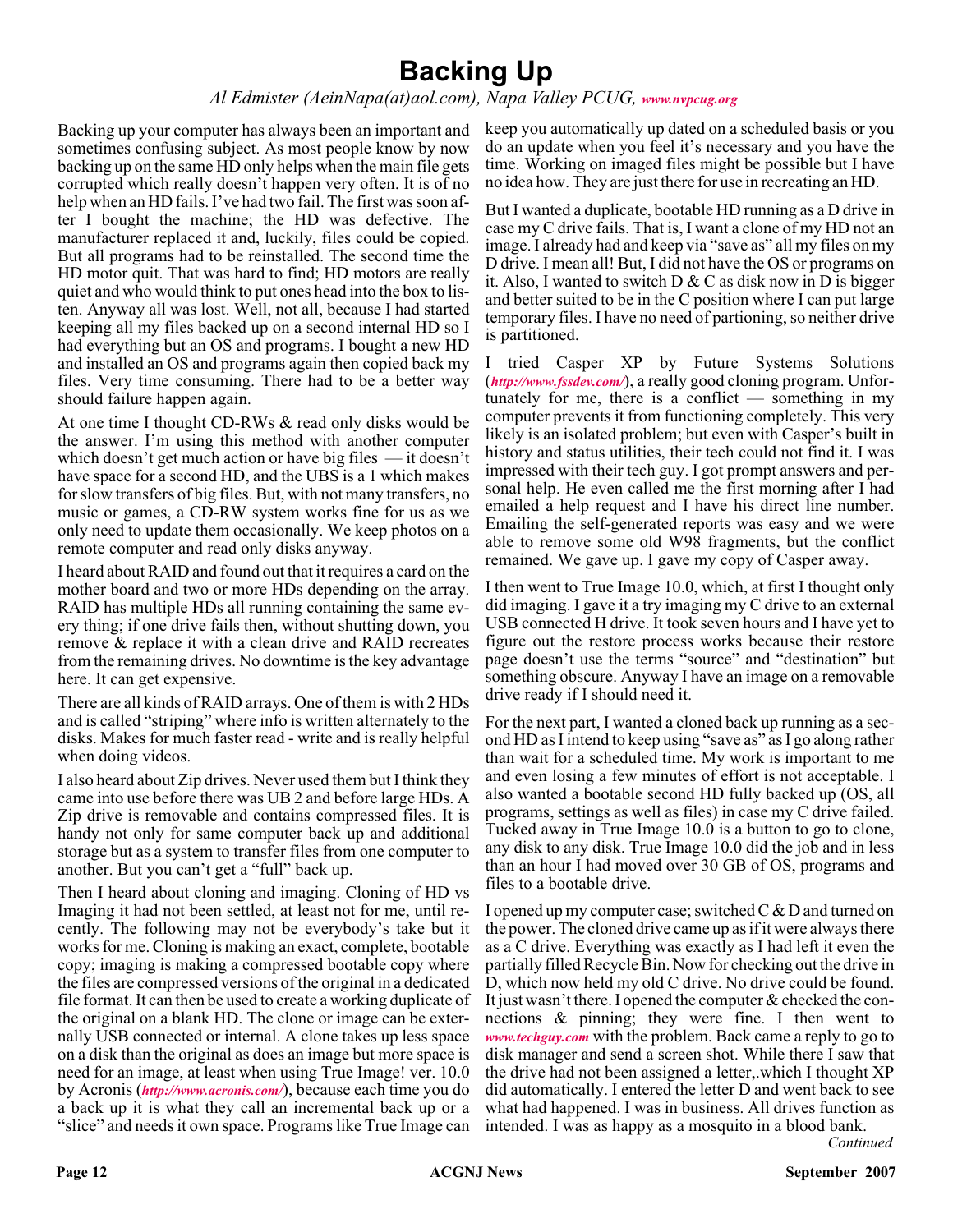## **Your File's Too Big**

#### *Robert Hawes (r.d.hawes@hotmail.com), ACGNJ*

As I type this, the song that inspired the title keeps running around and around inside my head. I've got some remarks about the song itself, but I'll save them for an appendix at the end. As for this month's actual topic, I won't be getting to that for a few more paragraphs, either. Instead, I'll open with a *Heartwarming Reminiscence* from my personal past; concerning an end-of-summer trip I took to a water park, about five years ago. I was at the top of a tower, wearing my bathing suit; sitting in a giant inner-tube at the start of a water ride with another guy about my age. It was more like a life raft, around eight feet in diameter, with a fabric floor. It could hold five or six people, and the attendants didn't want to send it down the chute with just two. So, during the short wait until the previous tube got far enough ahead, they called back down the line for a two or three more riders. We were in favor of that too, since the more weight in the tube, the bigger reaction you got from the ride's twists and turns. Looking at the other people standing in line, we saw my companion's two teenage step-daughters, also waiting alone. So we called to have them join us. *They refused!* What a shock. I'd been on other family-type outings with those girls before. I knew them fairly well, and I liked them. I'd thought that they liked me, and I **knew** they had no problems with their step-dad. So it couldn't have been fear-of-creepy-stranger or fear-of-creepy-relative. It had to have been fear-of-social-leprosy. I suddenly realized that we'd become so *un-cool* that young girls didn't even want to be seen on the same water ride with us.

Now, maybe that wasn't exactly heartwarming, but it *was* life-altering. I'd made age jokes before, but until that very moment, I hadn't realized that I'm now officially *out-of-it*; and there's *nothing* I can ever do that will get me back in. So, since I no longer have any social standing to worry about, I can be as eccentric as I want. I can become that old guy hud-

dled in the corner, drooling into his long gray beard as he mumbles incoherently about "that dad-gum Microsoft". Every year, I do less and less of the things I used to do for fun. Why should I let the "Big Bad Ballmer" force me to do something I *don't* want to do? (Not sure who that is? All will be explained later). When XP came out, I didn't like it, but I learned it; if for no other reason than to be able to service my customers. Now, I'm close enough to the end of my career, and Vista is just so *excruciatingly evil* that I've decided to take a stand. No computer owned by me will *ever* run Vista, not even in a virtual machine; and I'm vehemently advising all of my customers to adopt the same attitude. Here's hoping I can live up to this pledge. (You want specific examples? See my June, 2007 article *Three Strikes and You're Out!*).

This is really the third submission I wrote for our September 2007 newsletter. Although I had the two extra months of our summer hiatus before the August deadline, I started working on what was going to be my next article right away. It was pretty much finished by mid-June. However, as it was being written, it developed a decidedly "Halloweeny" flavor; so I re-scheduled it for October. (Just how does one write a Halloween Episode for a series of factual articles in a technically oriented publication? Tune in next time and find out). Then, the replacement article I started in late June bogged down with a lot of problems; and when I'd finally overcome them, it began taking on the distinct characteristics of a follow-up. Therefore, I had to put it off until November. Even worse, before I suspended work on that particular article, it had grown so big that half of it will probably have to be rolled over into December. So now I've got something in the works for every remaining month of 2007 *except*for this one. It's August, and I've essentially started all over again. I can feel my deadline sneaking up on me. All those extra writing days have gone.

*Continued*

### **Backing Up,** *continued*

The future might be in flash drives already available as thumb or flash gizmos. They are getting bigger, over 2GB ones are available, and are great for transferring files. Hang one around your neck on a lanyard or just stick one in your pocket. These drives are smaller than a disposable cigarette lighter, so they travel well. No moving parts is a huge advantage as there's no mechanism to fail. Internal HDs might eventually be made similar to flash type drives. But before this can happen, they will have to be over 200GB to take the market.

There is a new wrinkle to cloning an HD that I just discovered and used. My "new" computer, while a definite upgrade in speed, has space for only one HD which was an 80GB. That is actually big enough for my purposes but I wanted a second bootable HD for back up even though I'll have to run it as an external drive in a USB port. Therefore, recently I bought a 160GB Maxtor drive.

It came with the usual installation disk, but it included a feature I wasn't aware of until opening it. I put the drive into my

external drive holder, plugged everything in and began with the configuration, then the disk copy. Forty minutes later, I had a cloned disk which I then put in my computer pinned as master and I am up and running again. This time it is on a 160GB (120GB available) and I have the old 80GB HD as a bootable HD in the external case as back up.

Note: The three products I used were Casper XP, Maxtor and the one by Acronis, but you can find more back up products by doing a Google search for backup programs. Among the 10,000.000+ entries on "backup programs", I was reminded that Windows Backup System (part of XP) and Norton Ghost are both available. Additional programs for backup, security, the Internet and disk organization can be purchased by user group members from (*<http://www.ugr.com/>*).

*This article has been provided to APCUG by the author solely for publication by APCUG member groups. All other uses require the permission of the author (see e-mail address above).*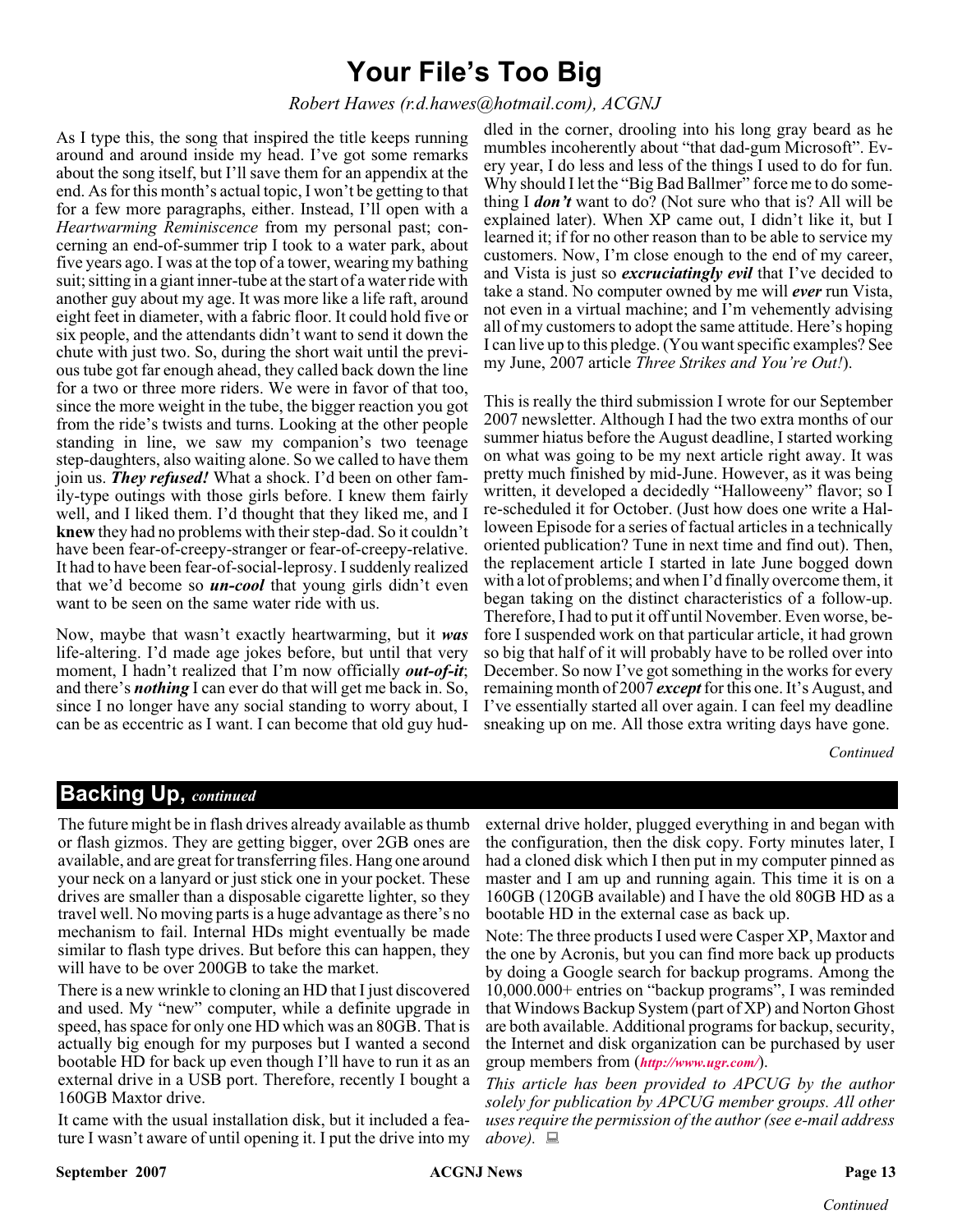### **Your File's Too Big,** *continued*

My current situation is sort of like making a movie, in that I've had to work out-of-sequence. I'm "filming" this "scene" on the *last* day of "shooting", but it's actually the first thing that my audience will see. So we've got continuity gaps. There are lots of things that I've already said, but which you won't hear about for months. There are good, intelligent, well thought out (at the time, at least) reasons that prompted my various actions; but mostly you'll just have to take my word for it now. I promise it'll all make sense eventually.

So, to begin: For years, I've been making ISO backup images of data CDs. (An ISO file contains *one* track, so this process has absolutely *no* use as far as music CDs are concerned. RIAA, please take note). In turn, I would store those images on other CDs. At first, I could fit multiple CD backup files on a single storage CD. Later, of course, as CDs grew to full capacity, the ratio became one-to-one. So why make an image rather than another copy as a backup? Because copies contain multi-generational reproduction errors. No matter how good, they're *never* completely identical. On the other hand, an image file *does* make a perfect duplicate. In fact, my first CD creation program had a "compare track" option, so I could actually verify that an image and a CD matched exactly. Naturally, the next program "upgrade" eliminated it. I've developed workarounds, but they take longer. I still miss that feature. Nowadays, when I create a new data CD, I actually make the image file first, via the "image writer" feature of Nero Burning ROM. Then, I load that image as a virtual CD and test its contents thoroughly. Only when I'm certain that everything is absolutely perfect do I use Nero again, to burn a CD from that image.

When I started making data DVDs, I adopted a different philosophy. Since there are two disk types (DVD+R and DVD-R), I would make one copy of each. Because some CD/DVD readers seemed to prefer one type over the other, I got a better guarantee of compatibility that way, and I also got secondary backup copies. Recently, however, I've had to re-think that concept. For reasons I won't go into right now, the idea of making backup images of DVDs is starting to look better and better. In a couple of months, when you finally read what I already wrote on that subject, I think you'll agree with me. At last, we get to the topic of**this** article. An image file for a full capacity single-layer DVD would measure 4.37 GB. In many ways, that file is just *too big!* (I'm not even going to *think* about double-layer DVDs quite yet). Let's be clear. For the purposes of this article, we don't really care about my data DVDs themselves; either what's on them, or when and why I made them. We're just concerned about manipulating files that are images of them.

So, how do we determine what I can do with a 4.37 GB file; and more importantly, what I *can't* do with it? First, we have to look at the computer equipment that I'm currently using. My main computer is now almost six years old, and has removable drawers. I can (in a fairly short period of time) shut it down, swap drawers; then start it up again with different IDE hard disks. By changing the primary master, I can run multiple operating systems. By changing the secondary master, I

can choose between various data storage drives. As for my **non-removable IDE** equipment, the primary slave is a CD/DVD reader. The secondary slave is a CD/DVD burner. (I look forward to experimenting with virtual operating systems on my long-overdue next computer; but truthfully, this machine does everything I want to do reasonably well. I'm not hurting for a replacement). In actual use, shutting down to switch operating systems hasn't been much of a problem; but having to stop everything and turn off the computer just because the next required data file was stored on a different hard disk (not the one currently installed as the secondary master) quickly became a *huge* pain.

What I needed were hot-swappable auxiliary drives. Unfortunately, buying new equipment wasn't an available option. (Cue the sob-story violin music). Only a few months ago, I devised a workable alternative; using the hard disks that I already own and a piece of hardware I've had for a while, but hardly ever used. When I bought my first DVD burner (in March, 2004), I was a bit leery about how compatible the CDs it produced might be. I can't remember from where, but I got a portable case designed for IDE CD drives; with IEEE 1394 (aka firewire) and USB 2.0 inputs, plus a stereo mini-jack output (analog audio for speakers). I put my old CD-only burner in it and connected it to the firewire port on my computer. It worked just fine; but I hardly ever used it. My new burner, of course, had no difficulty making perfect CDs. So the case/old burner combination just sat unused in a corner of my desk, gathering dust. After only about three *years*, it occurred to me that just because that case was intended for IDE CD drives didn't mean that IDE hard disks wouldn't work in it too. I pulled the old burner and substituted a mounting rack for removable drawers, and it worked fine. I just click on the "Unplug or Eject Hardware" icon in the systray, click on "Stop IEEE 1394 Disk", and finally click the OK button in the "Safe To Remove Hardware" box that pops up. Then, I can turn off the portable case's power switch, remove one drawer, stick in another, and turn the switch back on. The new hard disk becomes instantly available (usually under the same drive letter as the previous one), without disturbing any other running programs.

My Linux-based live CDs have no trouble detecting the portable case, either. For this article, I put in an unused 40 GB hard disk. (That disk now qualifies as "small"; even though it's one thousand times bigger than the 40 **MB**disk that came, only eighteen years ago, with my first PC). Then I booted the computer from the GParted 0.3.4-8 live CD and made two partitions on that disk. The first was a 19.53 GB primary FAT32 partition (/dev/sda1), created by entering 20,000 MB in the "size" box. The second was a 17.73 GB extended partition (/dev/sda2), containing a 17.73 GB Linux Ext2 logical drive (/dev/sda5); created by accepting the remaining 18,159 MB (as already listed by default in the "size" box). Note the identification as "sda", rather than "hda". This means that, functionally, Linux considers this to be a SCSI hard disk. Math purists among you will also note that 19.53 plus 17.73 does *not* equal 40. That shouldn't come as much of a surprise,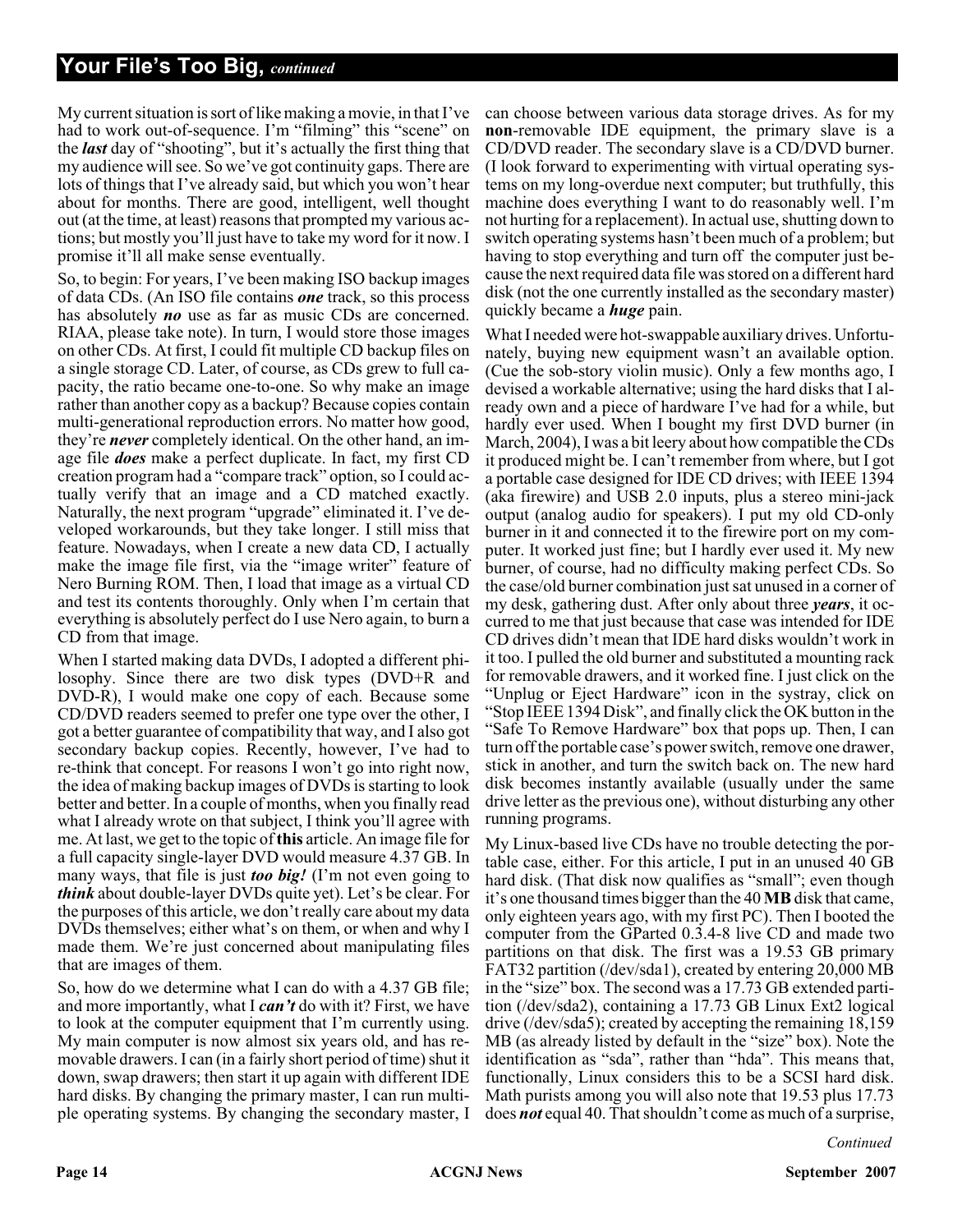however, because we all know that computer peripheral manufacturers *always* lie about the sizes of their devices.

As far as permanent primary master drawers for my computer go, I currently have only one. That's my DSL98SE drive. It boots Windows 98 SE, and at one time it contained my original DSL software. It's no longer allowed to connect to the Internet; but I haven't changed its name, for the sake of backup filename continuity. Needless to say (but I'd better say it anyway), the DSL98SE drive could **only** access the FAT32 partition on the portable case. I used to have an XP drawer also, but I never used it; and one day I needed that hard disk for something else. I made a backup image before I wiped it out, so in theory I could have restored it for this article; but its XP installation used a pre-existing FAT32 partition (rather than creating a new NTFS one), so it might not have been much help here, anyway.

Fortunately, I have ready access to another XP computer. I don't own it, but I use it fairly exclusively almost every day; and I have a lot of leeway on what I can do with it. It has a 160 GB hard disk split into four partitions. C: is a 27.2 GB NTFS operating system partition, D: and E: are 41.7 GB FAT32 data partitions, and F: is a 41.7 GB NTFS data partition. (F: was created specifically to store files larger than 4 GB). Don't even bother counting — the sums won't add up. (There'll also be another XP computer involved later on, but it's essentially just a duplicate of this one). For this article, I made only one small change to this machine.

There are two postings on *[www.linuxondesktop.blogspot.com](http://www.linuxondesktop.blogspot.com)* that get referenced a lot: "13 Things to do immediately after installing Ubuntu" and "13 Things to do on a New Mandriva Free 2007 Linux Installation". Each contains a link to a download that supposedly lets you access the Ext2 file system from Windows. Unfortunately, both those links have gone bad. You get an Error 404 message, and it's in *German*; "Fehler 404 - Seite nicht gefunden". Somehow, that makes it sinister and alarming, rather than just annoying. However, it's fairly easy to find the correct link (*[www.fs-driver.org](http://www.fs-driver.org)*), and download the Ext2 IFS (Installable File System) version 1.10c for Windows. Unfortunately for my 98SE preferences, this driver just extends already existing NTFS read/write capabilities to include Ext2 and (somewhat conditionally) Ext3 file systems. So it can only be added to NT 4, 2000, and XP installations. Since this XP computer didn't have a firewire port, I connected my portable case via its USB 2.0 port, and the computer could access both the FAT32 and the Ext2 partitions just fine.

Now we get to some action at last. Using Nero on DSL98SE, I burned as many files as I could fit to a blank DVD+RW. I wound up filling 4,477 of the maximum 4,483 MB capacity on that disk. (*Both* those numbers round out to 4.37 when converted to GB). I took that DVD over to the XP machine, and used an ISO creation program to make an image of it on drive F: (NTFS). As expected, BIGTEST1.ISO took up 4.37 GB. Now, what could I do with it? First, I used that computer's CD/DVD software to make another DVD+RW disk from it;

and its contents compared exactly to the original DVD. Then, I successfully dragged-and-dropped it to C: (also NTFS) and K: (the portable case's Ext2 partition). I got an error message when I tried to drag-and-drop it to D: (FAT32), and the same for E: (also FAT32), but it **wasn't** the error I was expecting. Both times, an "Error Copying File" box popped up, containing the message "Cannot copy BIGTEST1: There is not enough free disk space. Delete one or more files to free disk space, and then try again." Since D: had 21.6 GB free and E: had 5.42 GB free, that message couldn't be taken literally. Off hand, I can think of two possible causes. First, it could be an undiscovered coding bug. Some programmer typed in the wrong identifier. As a result, this box pops up instead of the proper one. Second, it could be an unresolved logic bug. For some reason, when presented with a file larger than 4 GB, the FAT32 file system truly believes that it doesn't have enough room available. Maybe there's another explanation, but it doesn't really matter. We've confirmed what we already knew. As it currently exists, BIGTEST1.ISO *can't* be copied to an FAT32 partition.

However, the purpose of this exercise would still be served if BIGTEST1.ISO could be modified in some way so that it *could* fit on an FAT32 drive (as long as its contents weren't corrupted in the process). What about compression? I used WinZip to store F:\BIGTEST1.ISO in the archive file F:\BIGTEST1.ZIP. At 3.93 GB, it came in just under the limit. Then I dragged-and-dropped it to the E: drive. As a double-check, I dragged-and-dropped it from E: to D: too. Now, since D: was a shared drive, I could go to the other XP computer mentioned above. With the regular user's permission, I temporarily mapped that share to a network drive  $(Z<sub>i</sub>)$ . Then, I used that computer's Zip software to restore Z:\BIGTEST1.ZIP across the network to the local C: drive; and that computer's DVD software to burn C:\BIGTEST1.ISO to yet another DVD+RW disk. It compared equally to **both** previous disks. Returning to my regular XP computer, I used another feature of its ISO creation program to mount K:\BIGTEST1.ISO (the image on the Ext2 drive) as a virtual DVD. It compared exactly to **all three** of the real DVD+RW disks.

That's about as much as I could do under XP. Now, we turn to Linux. On my main computer, I removed both drawers (primary master **and** secondary master), reconnected the portable case to the firewire port, and booted from the SimplyMEPIS 3.3 live CD. Although it's over two years old, it's still my favorite Linux CD. The first time I booted it and saw its beautiful desktop, I *knew*that Microsoft was done for. (Would you prefer: …going down; …headed for the last roundup; …not long for this world; …on the ropes; …on the rocks; …walking that last lonely mile? Or you can insert your own favorite metaphor here instead). The thrill and exhilaration of that moment will be with me forever. This time, when the desktop came up, it contained automatically generated icons for /dev/sda1 (the portable case's FAT32 partition, containing files that I haven't told you about yet) and /dev/sda5 (the Ext2 partition containing BIGTEST1.ISO). Using K3B,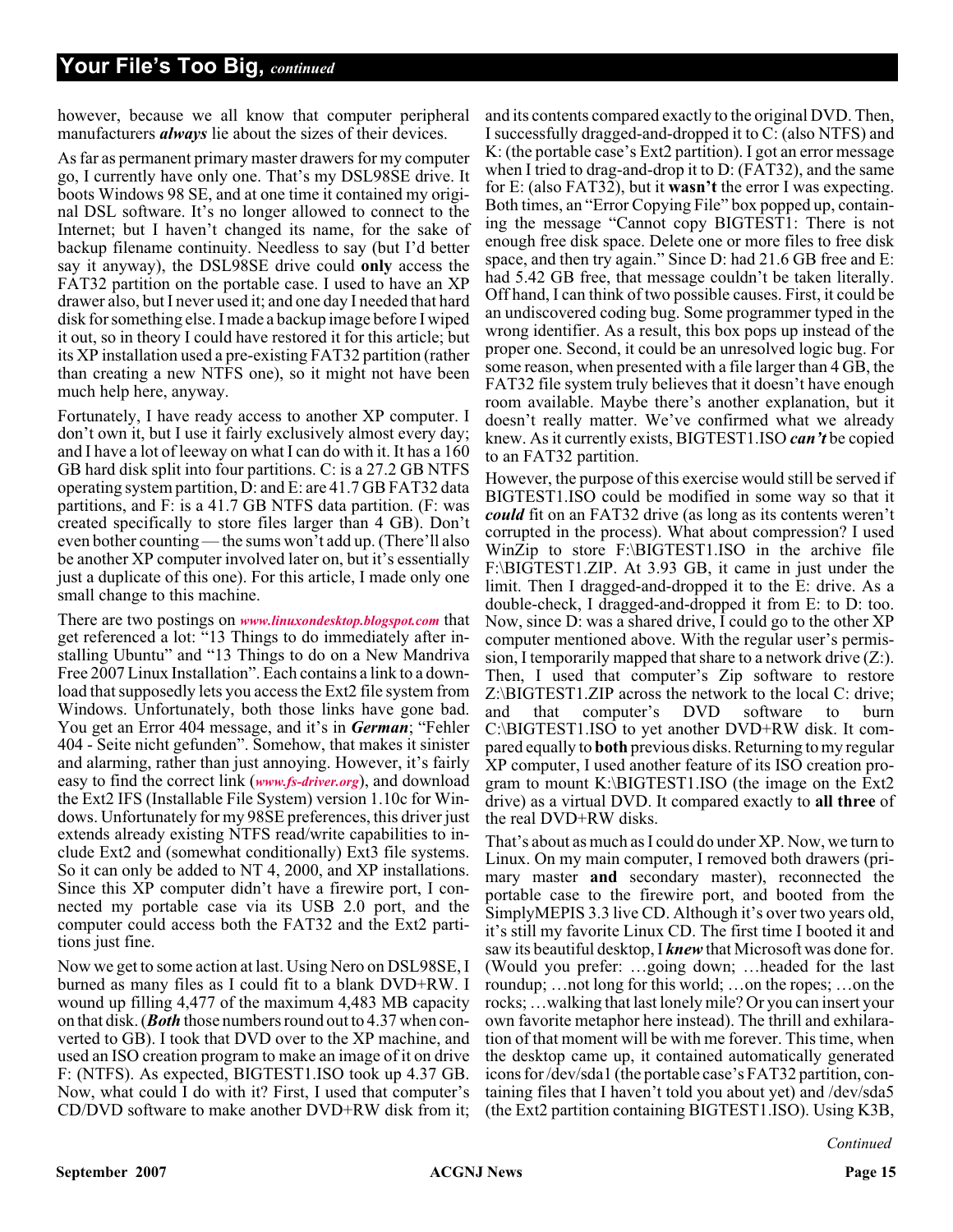### **Your File's Too Big,** *continued*

the built-in CD/DVD software, I burned **yet another** DVD+RW from that image (good thing I bought spares). As expected, it compared equally to the three previous disks.

Now we come to some (but not all) of the files I skipped mentioning earlier. Right after I created that first DVD+RW disk three paragraphs ago, I used Nero again to write the exact same collection of files to an ISO DVD image file located on DSL98SE's FAT32 C: drive. I expected to get some kind of error, but Nero fooled me by *succeeding* (sort of). It split the output ISO file into two segments: BIGTEST.ISO (3.99 GB) and BIGTEST.ISO.001 (380 **MB**). I transferred those two files to the portable case's FAT32 partition (more about that operation later). Returning to SimplyMEPIS 3.3: After successfully burning the /dev/sda5 image above, I used K3B again to burn that split BIGTEST image (accessible through /dev/sda1) to a *fifth* DVD+RW disk. This time, something went wrong. The last three files on the new DVD+RW disk did *not* compare correctly to the files on the other four disks. Together, those files measure 404 MB, while the second segment measures 380 MB. That would certainly suggest that the information from the second segment was corrupted; or maybe not even copied at all.

Finally, here are the last of the files I previously skipped over. Immediately after I created that two-segment ISO image, I used Nero one **more** time, writing that same file collection yet again; to another two-segment image in Nero's own proprietary file format: BIGTEST.NRG (3.99 GB) and BIGTEST.NRG.001 (380 **MB**). Those two files were also located on /dev/sda1. So while still booted from the SimplyMEPIS 3.3 CD, I tried to make a DVD+RW disk from them as well. Unfortunately, K3B would only accept ISO files as input, so I couldn't do it. That wasn't the end of Linux in these proceedings, but it *was* as far as I could go under SimplyMEPIS 3.3. So I shut the computer down.

With the DSL98SE drawer inserted and the portable case kept connected, I rebooted my computer (under Windows 98 SE) to investigate what might have gone wrong with that two-segment ISO image. The virtual CD/DVD software I've got installed on DSL98SE claims to work with *nine* different types of images. Up to that point, I'd only used it with ISO files. So I tried to mount the BIGTEST.ISO BIGTEST.ISO.001pair as a virtual DVD. It seemed to load correctly, but as with that fifth DVD+RW disk above, the last three files were *bad*. The same thing happened when I tried to mount the BIGTEST.NRG - BIGTEST.NRG.001 pair. Then, I abandoned the virtual software and went to Nero; burning a sixth DVD+RW disk from the ISO pair and a seventh DVD+RW disk from the NRG pair. Both those disks tested *good!* Those additional "001" segments must be an extended feature exclusive to Nero itself. Such image splitting can't even be part of the officially published NRG image file specifications. (Otherwise, the virtual CD/DVD software would have mounted that NRG pair properly). It seems that to any virtual CD/DVD program, and to any CD/DVD burning program *except* Nero, those first 3.99 GB segments will be

perceived as the complete image. The extra "001" files will just be ignored.

Now, I'm not a big fan of proprietary file formats, but I'm perfectly willing to use them when they're advantageous to me. Take Ghost's GHO and GHS files (the use of which their latest XP-only version very actively discourages). My DOS floppy-booted Ghost 2002 will produce one 2 GB GHO file. Then it can produce up to 999 more 2 GB GHS (spanned image) files. Theoretically, it could create a two thousand GB output file in a thousand segments; and it could store them across a bunch of FAT32 drives with no problems. If Nero wanted to design a segmented output file format, *why* couldn't they have chosen 2 GB chunks? That's the maximum file size officially acceptable on an ISO 9660 formatted DVD. (Though under Linux, there are ways to get around that limit). 2 GB is also, thanks to a bug that Microsoft never bothered to fix, the largest size file that can be dragged-and-dropped under Windows 98 SE. Try it with any file between 2 and 4 GB, and an "Error Copying File" box pops up, containing the message "Cannot create or replace XXXX**:** The parameter is incorrect" (where XXXX is the name of the file, without its extension). All you can do after that is press that box's "OK" button.

As I mentioned about four paragraphs ago, when I created the BIGTEST.ISO-BIGTEST.ISO.001 segmented image, I targeted it to DSL98SE's FAT32 C: drive. That was a mistake. Since I also wanted to access that file under Linux, it should have gone to the portable case's FAT32 partition; which was the J: drive. So I had to copy it there. Drag-and-drop worked fine for the 380 MB segment, but not for the 3.99 GB one. I had to go to a command line and use the COPY command. (XCOPY wouldn't do it). Sensibly, I targeted the J: drive directly when I created the BIGTEST.NRG -BIGTEST.NRG.001 image.

Next, I took my portable case and made a special trip to an XP PC belonging to a friend. It has a stripped-down SE (Special Edition) version of Nero. On the other hand, its virtual CD/DVD program claims to support *thirty-two* different image types; but (as I pretty much expected) it bombed out with both my segmented image file pairs. Using Nero, another manufacturer's CD/DVD burning program, that virtual CD\DVD program, that PC's NTFS C: drive, and the FAT32 partition on my portable case, I performed several additional experiments; completely confirming my earlier conclusion: Although the resultant DVD (whether real or virtual) will seem to be 4.37 GB in size, and its root directory will display a list of *all* the files it was supposed to contain; whatever data was stored in that 380 MB second segment will *not* actually be there (unless Nero created it). Feeling victorious, I decided to have a little fun.

I can't claim to have used every CD/DVD creation program ever made, but Nero's method for creating an image file is different from any other software I've ever seen. Instead of just selecting some kind of "Create Image" option from a menu, in Nero you actually have to de-select your physical

*Continued*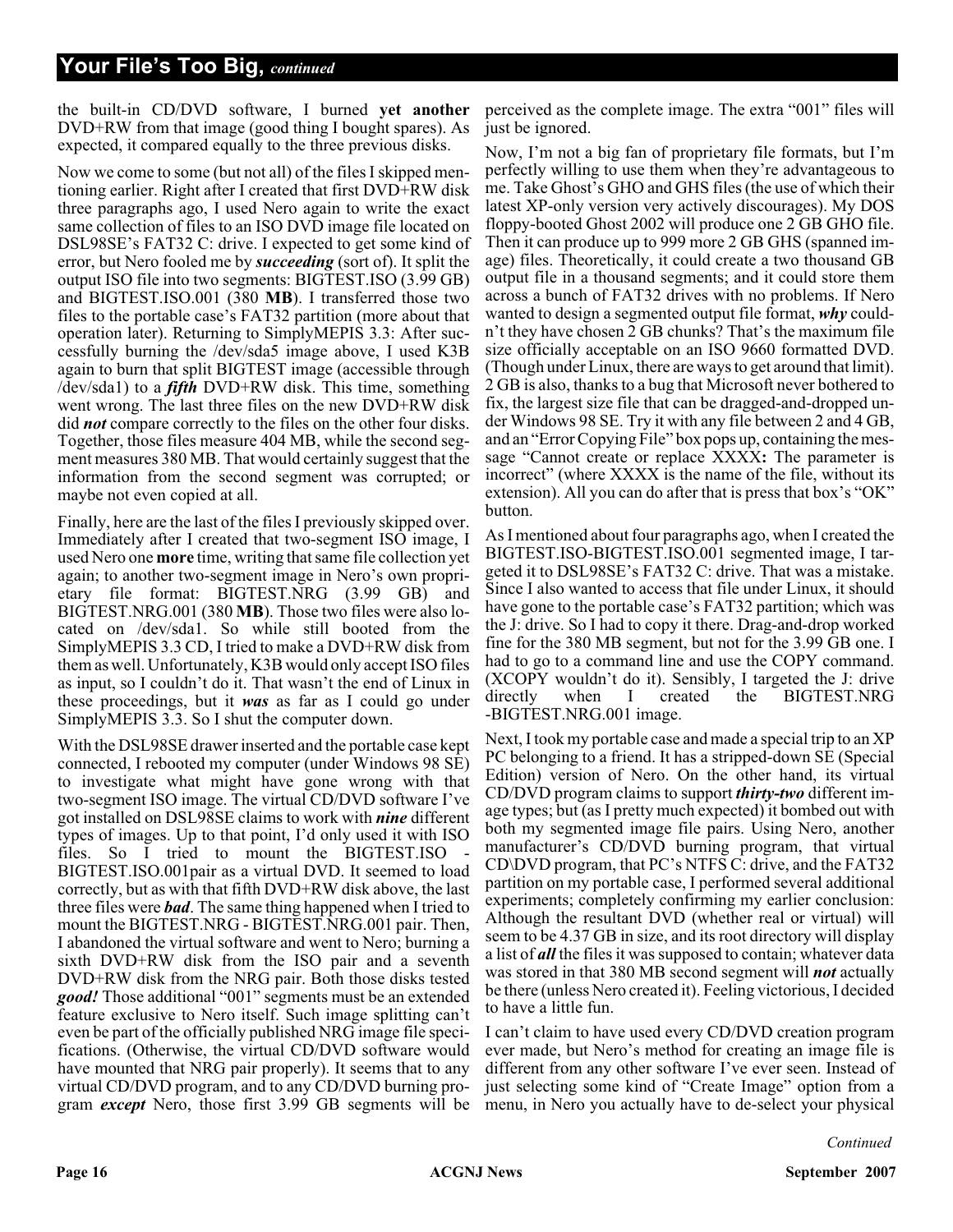### **Your File's Too Big,** *continued*

CD/DVD burner, and then replace it with an imaginary image burner instead. Mostly, this unusual design doesn't cause any problems (although it can be annoying if you're in the middle of a project and suddenly find that you forgot to change to the correct burner). However, because Nero's input and output selection processes are completely independent, it can be set up to burn the contents of an existing image into a brand new image. I noticed this wacky possibility a long time ago, but I never found a practical use for it - until now.

Using the BIGTEST.ISO-BIGTEST.ISO.001 pair as input, I tried to set Nero to create a single 4.37 GB ISO image named BIGTEST2.ISO on the NTFS C: drive. Unfortunately, Nero betrayed me. That SE version could **only** create NRG files. So I had to settle for a single 4.37 GB NRG image named BIGTEST2.NRG instead. While I was at it, I made BIGTEST3.NRG as well, from the BIGTEST.NRG-BIGTEST.NRG.001 pair. The virtual CD/DVD program could be set to create more than one virtual CD or DVD, so I set it to produce two (U: and V:). I mounted my two new new images to those drives and compared their contents. *All* files were equal, *no* files were missing. Now for the fun part. I unmounted V: but kept U: mounted, then took a look at the files displayed in the U: drive. Most of them were ISO images of CDs. I picked one and mounted it as the V: drive. Next, I created a temporary directory on C: and copied all the files from V: into it. So I've got files flowing to the C: drive from the V: drive, whose contents are actually coming (through a CD emulator) from an ISO file on the U: drive, whose contents are actually coming (through a DVD emulator) from an NRG file back on the C: drive. Talk about wheels within wheels.

Before leaving that XP computer, I unmounted U: and V: and undid my changes to the virtual CD/DVD program. Then, I installed the Ext2 File System download; and copied my two new 4.37 GB image files to the Ext2 partition on my portable case. Finally, I disconnected my portable case, un-installed the Ext2 download, and deleted all the files I'd copied to (or created on) the C: drive; thus leaving that machine just the way I found it. After all, when somebody is nice enough to let you mess around with their PC, that's both the polite and the proper thing to do.

We're almost in the home stretch, so let's recap the contents of the hard disk in my portable case. Since we'll be looking at Linux next, we'll switch back to the "sda" names now. FAT32 partition /dev/sda1 contains the two pairs of split images: BIGTEST.ISO-BIGTEST.ISO.001 (already *un*-successfully written to DVD+RW by K3B under SimplyMEPIS 3.3) and BIGTEST.NRG-BIGTEST.NRG.001. Ext2 partition /dev/sda5 contains three 4.37 GB DVD image files: BIGTEST1.ISO (already successfully written to DVD+RW by K3B), BIGTEST2.NRG and BIGTEST3.NRG.

Since I'd already done all I could do using the SimplyMEPIS 3.3 live CD, I went out on the Internet and got their latest release, version 6.5.02. Numerology-wise, it would have been nicer to get version 6.6 (exactly twice my favorite), but that probably won't be possible. Looking at their beta-testing se-

quence, their next release will likely be 6.9-something, if not 7.0. I'm certainly not claiming that it had anything to do with magic digits; but K3B on the new download would **still** only accept ISO images. So, despite all the improvements that the much higher release numbers would suggest, this newer version didn't do me any good at all. Next, I tried the Ubuntu 7.04 live/install CD. The live CD portion of Ubuntu seems to be echoing XP's worst features; in that they've got extremely stripped-down CD/DVD burning capabilities built into their file browser, but *no* full (or even near-full) featured software (such as K3B) in their selection of pre-loaded applications.

Way back at the start of this article, I renounced Vista and all of its works. To have any chance of keeping that vow, I've got to have at least one ongoing installation of Linux, and use it often. Ideally, every day. As the most popular Linux variant, Ubuntu was certainly a qualified candidate; so I installed it on a spare hard disk. I accepted all the installation defaults, and experienced no problems. As soon as it booted from the hard disk for the first time, I searched its Add/Remove Applications feature. I found two CD/DVD burning programs listed as being actively supported by Ubuntu: K3B and Xfburn. I installed them both over the Internet. As I pretty much expected, the up-to-the-minute edition of K3B **still** didn't recognize NRG images. The situation was even worse with Xfburn. Although it was clearly listed in the Installer as both a CD and DVD burning application, I couldn't find any way to set it to make DVDs. Either it's just too complicated for me, or that program description was a typo and it's really only a CD burner. Fortunately, I had another option in mind all along. My first semi-permanent installation of Linux had been up for less than an hour, and I was already planning to betray everything the Free Software Foundation stands for. Shame on me!

I went to the Nero website and downloaded a trial version of Nero Linux. After that, the gdeb package installer took care of everything. Nero looks a little different under Linux, but it runs the same way. Being a glutton for punishment, I made DVD+RW disks from all three images on /dev/sda5, and from both the split image pairs on /dev/sda1. *All* five came out perfect. So, that about covers everything I can (and can't) do with 4.37 GB DVD image files. What does it all mean? Well, one conclusion is obvious. While I might be able to stumble along under 98SE for a little while longer, if I really want to work with DVD images, I definitely need NTFS or Ext2 partitions. So I either have to join the Merry Microsoft Marching Society and Goose-step along with Gates, or make the move to Linux. I choose Linux.

#### **Appendix I: Your Song's Too Old.**

The song I'm referring to is *Your Feets Too Big*, written by Ada Bensen and Fred Fisher. ("Feets" seems to be the way they wanted it spelled, *not* "Feet's"). It was first performed by Thomas "Fats" Waller in the 1929 musical revue *Ain't Misbehavin*, but apparently wasn't recorded by him until 1939. The oldest recording I could find is a 1935 RCA Studios release by The Four Ink Spots. Some slightly more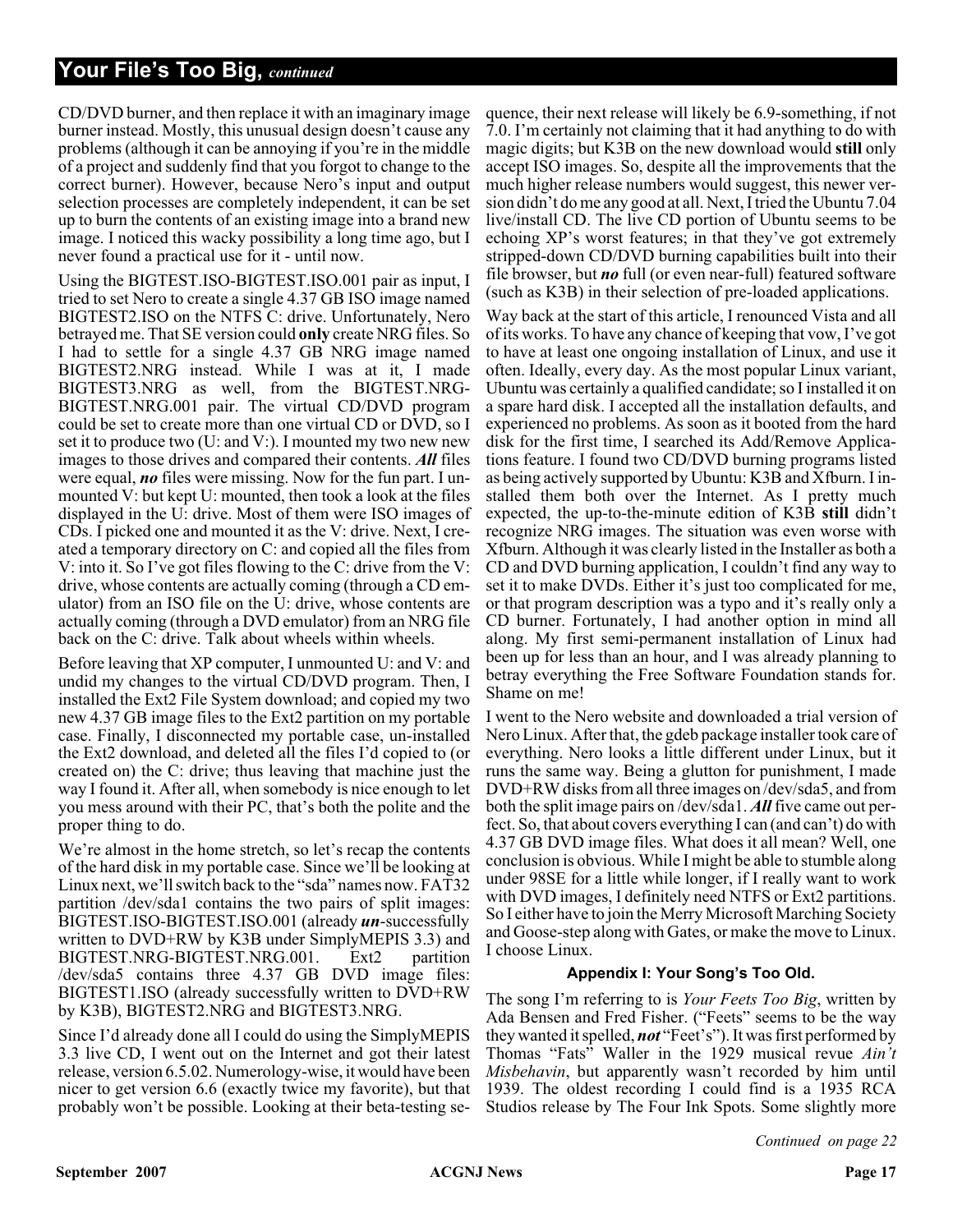#### **C/C++ Programming**

*Bruce Arnold (barnold@ieee.org)*

#### *<http://home.earthlink.net/~barnold2002/Acgnj/index.html>*

This group is devoted to programming languages in general and C, C++, and C++ for Windows programming in particular. Each month a small but hopefully useful program (complete with source code) is presented for discussion.

*June:* Balloons 1.2: an advanced version of the Balloons program discussed in September 2006. At that time there was no provision for mouse input. Now there is. The game is suitable for small children ages 1 to 4 years. When the game starts, 35 colored balloons are presented on the screen. The target balloon has an X in the center. Pressing the space bar will explode the indicated balloon with a "pop" sound. When all the balloons are exploded, a smiley face appears with a different sound effect.

This latest version of the program additionally allows the player to use the mouse to "pop" any balloon on the screen. The program must know which balloon has been selected. It also keeps track of the elapsed time and displays it at the end of the game.

*Our next meeting September 17.*

#### **Java**

*Mike Redlich (mike@redlich.net) <http://www.javasig.org>*

The Java Users Group covers beginner, intermediate, and advanced level Java programming. Primary focus is on developing useful/practical applets and applications, but can include related topics such as Java I/O, JavaBeans, Reflection, object-oriented programming and software design issues. Meetings are held the second Tuesday of the month starting promptly at 7:30 PM.

*June*: A first look into developing Rich Internet Applications (RIAs) using Adobe's Flex 2 development kit. In the November 2006 issue of the Java Developers Journal, Yakov Fain developed a small gas station application using Flex 2. We got our feet wet with Flex 2 by reviewing this application.

*July*: Annual review and planning meeting. We reviewed some of the more interesting topics from this past September through June and brainstorm topics for the 2007–2008 "season."

*September*: Getting Groovy with Java! Stay tuned for details. *Our next meeting September 11*

### **LUNICS (Linux/Unix)**

*Andreas Meyer (lunics@acgnj.org)*

*<http//www.acgnj.org/groups/lunics.html>*

LUNICS is a group for those who share an interest in Unix and similar operating systems. While we do quite a bit with Linux, we've also been known to discuss Solaris and BSD too. We generally meet on the first Monday of the month at 8 PM at the Scotch Plains Rescue Squad. See the web page for directions and more information. *No meeting in September. Next meeting October 1.*

#### **Web Dev**

This SIG is intended to be an open forum for all Website Development techniques and technologies, to encourage the study and development of web sites of all kinds. All languages will be considered and examined. Anyone interested please contact the Chairperson in charge. The current project is a CMS for the club. Anyone interested in starting a new project, come to the meeting and announce / explain. Provide as much detail as possible. One can also send projects to the ACGNJ Newsletter editor for inclusion in the next volume.

WebDev should be an all-encompasing development and examination forum for all issues, applications, OS, languages and systems one can use to build Websites. We currently have two Web dev languages .NET and Java as SIGs but the other langages and OS need to be investigated, examined and tested; Windows, Linux, UNIX, DEC, Vax, HP etc. Intel-PC, Motorola-MAC etc. *Our next meeting September 12.*

#### **Main Meeting**

*<http://www.acgnj.org/groups/mainmeet.html>*

*Mike Redlich (mike@redlich.net*)

*September 7*: IT Job Market Presentation, Rebecca Capuano Aerotek.

#### **Window Pains**

*John Raff (jraff@comcast.net)*

*<http://www.acgnj.org/groups/winpains.html>*

This meeting is a combination of the older PC Symposium, PC User Group and Random Access Session which are now defunct. The intent is to provide the members with Windows oriented application discussions both Microsoft and Linux style. The presentation will be directed toward the more heavy technological level of attendee, although newbies are welcomed.

*September 21*: PC Security Firewall and Protection from Hacking, Mark Douches  $\Box$ 

#### **Investment Software**

*Jim Cooper (jim@thecoopers.org)*

#### *[http://www.acgnj.org/groups/sig\\_investment.html](http://www.acgnj.org/groups/sig_investment.html)*

The Investment SIG continues with presentations on how to use analysis programs TC2000 and TCNet. Large charts are presented on our pull down screen and illustrate the application of computer scans and formulas to find stocks for profitable investments. Technical analysis determines buy points, sell points and projected moves. Technical analysis can also be used on fundamentals such as earnings, sales growth, etc.

We're no longer focusing on just Telechart -- if you are using (or interested in) Tradestation, eSignal, VectorVest -- or just in learning how to select and use charting and technical analysis, come join us !!

*Our next meeting: September 13.*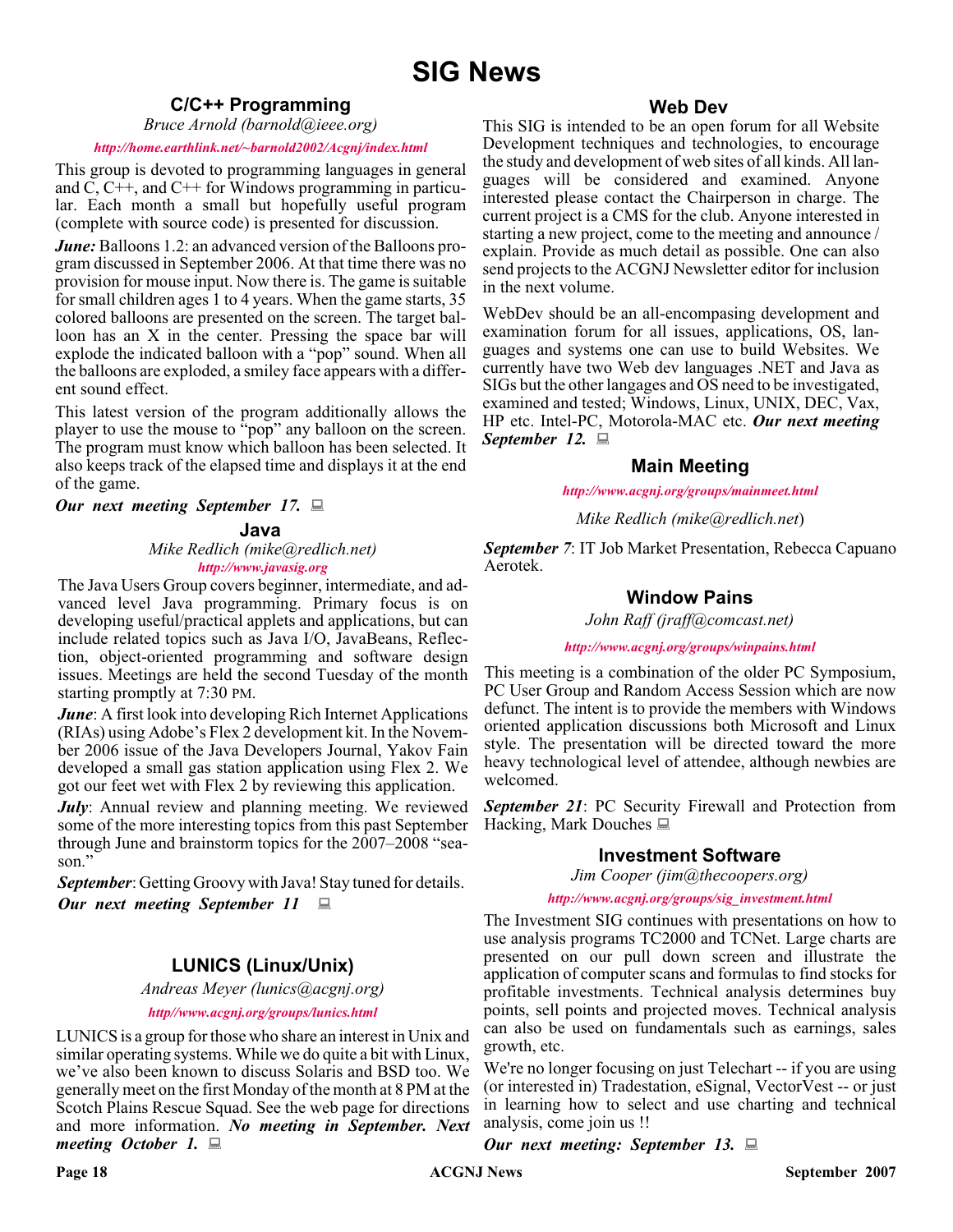## **SpeechTEK 2007 Conference**

*Cass Lewart (crlewart@comcast.net)*

This annual meeting dedicated to speech related issues was held on August 20 - 23 at the New York Marriott Marquis. Talks and exhibits covered voice recognition, voice identification, text to speech conversion, management of call centers and other similar issues. It is interesting to note that while many PC related shows are in decline, SpeechTEK seems to be expanding every year.

One fairly common speech application is when you call to check on your flight status or make a flight reservation and are guided by a voice menu. You can respond by speaking or by pressing a key on your phone. An interesting multimedia approach was presented by Dr. Matula of Avaya Corp. When calling from a modern cell phone instead of having to confirm the flight number you see the flight number on the cellphone display and only have to take action if it is incorrect. This approach may significantly save transaction time.

I saw a demonstration of a text-to-speech program from Cepstral. For visually impaired and for people who would rather listen than read it was a major advancement from pro-

**SIG News**, *continued*

#### **PHP?**

Anyone interested in a new PHP SIG (Interpreted Script Programming Language), please get in touch with John Raff (*[jraff@comcast.net](mailto:jraff@comcast.net)*).

PHP is a widely-used general-purpose scripting language that is especially suited for Web development and can be embedded into HTML. If you are new to PHP and want to get some idea of how it works, try the introductory tutorial (*<http://us2.php.net/tut.phpv>*). **FireFox Activity**

#### **Genealogy**

*Frank Warren (kb4cyc@webwarren.com)*

#### *<http://www.webwarren.com/kb4cyc/gensig.shtml>*

Genealogy SIG is for genealogists interested in computers and computer users interested in genealogy, and is a forum to assist members in furtherance of both endeavors. Meetings usually focus on genealogy more than on computers. We meet at 8 PM on the fourth Thursday of the month, but we do not meet in November or December. In addition to our Web page, we also have an electronic mailing list. Messages to the list should be addressed to *gensig@webwarren.com*. To subscribe, include the line "subscribe gensig" in the body of the message. *Next meeting ?*

*Due to work schedule conflicts, the SIG Leader cannot make the meetings. If anyone else would like to pick up the baton, carry the banner, help the SIG along, please let us know.*

**September 2007 ACGNJ News Page 19** 

grams I previously tested. The cost of the program for a specific voice was only \$29. For more details see: *[www.cepstral.com/demos](http://www.cepstral.com/demos)*

Another interesting development from Gyrus Corporation (*[www.gyruslogic.com](http://www.gyruslogic.com)*) was a program which converts a voice file containing spoken word into phonemes, the basic speech components. It then gives search capability to the listener. For example, you have a recording of a one hour speech and would like to find the passage where the speaker talks about "food distribution". You type the words "food distribution", the program converts the two words into phonemes and matches it against the phoneme converted speech. In a fraction of a second you can listen to the passage in which these words were uttered.

There were multiple tracks of lectures, of which I was able to attend a few. The Tuesday meetings ended with a reception on the 9th floor of the hotel with a beautiful view of Manhattan.

Overall I found talks and exhibits very interesting and will come again to SpeechTEK 2008.

#### **Layman's Forum**

*Matt Skoda (som359@aol.com)*

*<http://www.acgnj.org/groups/laymans.html>*

*We meet on the second Monday of the month* (no meetings in July and August) to discuss issues of interest to novice users or those who are planning to get started in computing. Watch our Web page for updates and announcements.  $\Box$ 

*Firefox@acgnj.org*

This SIG is intended to be an open forum for **all** FireFox and Mozilla techniques and technologies, to encourage the study and development of web sites of all kinds. All the browsers will be considered and examined. *Meeting third Monday of the month at 7 PM*. *Next meeting June 18.*

The first meeting of the FireFox Activity was led by David McRitchie to discuss, argue and kick around many concepts and ideas. Web2 is definitely in the mix. All are encouraged to "think out of the box" about new web site design. All members and guests are invited to check out the design concepts and voice their opinion.  $\Box$ 

**NJ Gamers**

*Gregg McCarthy (greggmc@optonline.net)*

*<http://www.NJGamers.com>*

*[www.lanparty.com](http://www.lanparty.com)*

**The next Friday Night Frag will be September 14, 6 p.m. to Saturday 12 noon — 18 hours for 5 bucks!**

BYOC - Bring your own computer

BYOF - Bring your own food.

and if you don't like sitting on metal chairs... BYO chair!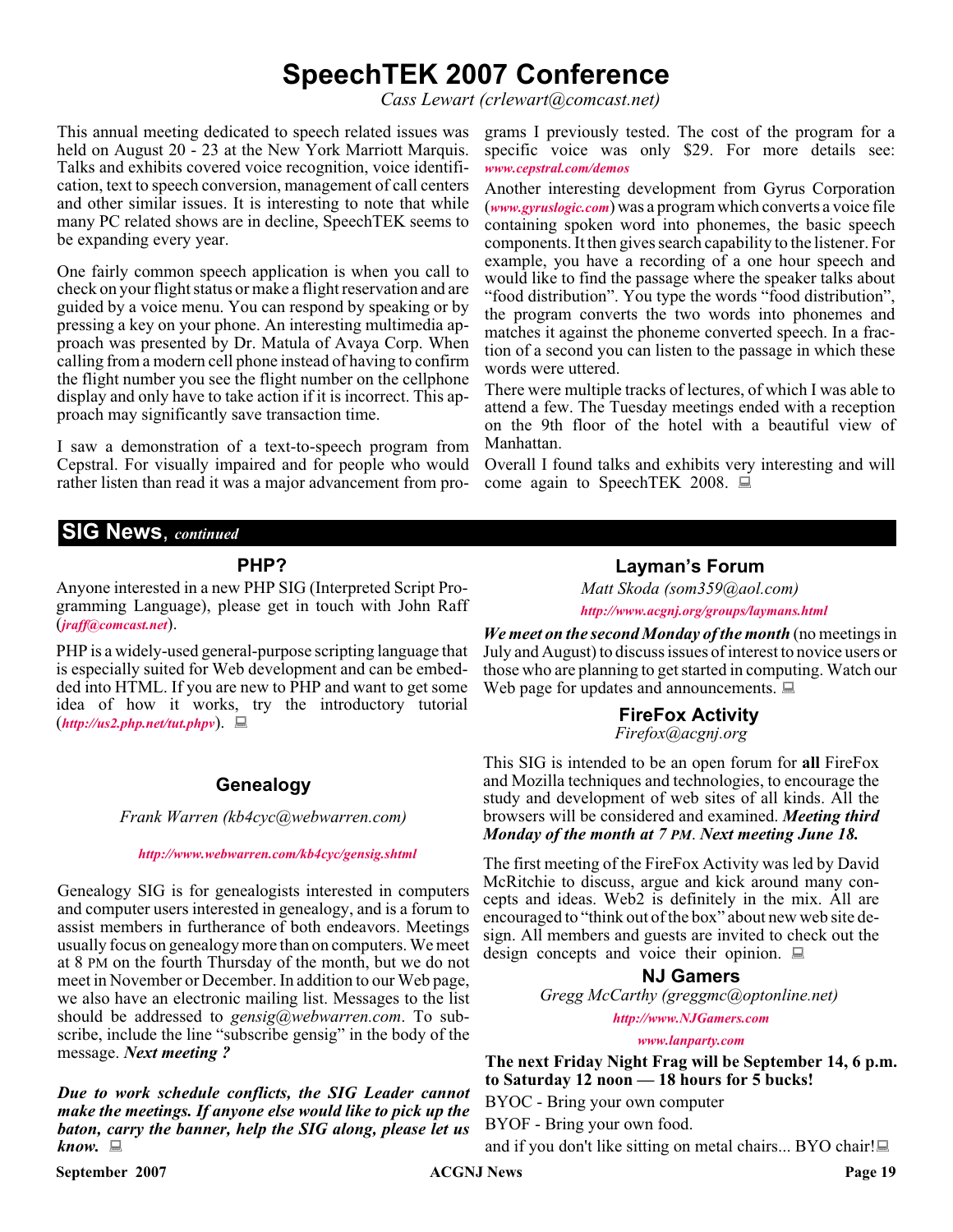## **Guru Corner**

If you need help with any of the technologies listed below, you can call on the person listed. Please be considerate and ca

### **Discount Computer Magazine Price List**

**As described by the DealsGuy**

 $1 \text{ yr}$   $2 \text{ yr}$   $3 \text{ yr}$ 

| ll before 10 PM.             |                          |              |                                                                                                                                                                                            |         |       |       |
|------------------------------|--------------------------|--------------|--------------------------------------------------------------------------------------------------------------------------------------------------------------------------------------------|---------|-------|-------|
|                              |                          |              | <b>Computer Games</b>                                                                                                                                                                      | \$10.95 | 20.95 | 29.95 |
|                              | <b>Software</b>          |              | <b>Computer Gaming World</b>                                                                                                                                                               | 14.95   | 28.95 | 41.95 |
| <b>HTML</b>                  | Mike Redlich             | 908-246-0410 | Computer Shopper1                                                                                                                                                                          | 16.97   | 32.95 | 47.95 |
|                              |                          |              | Dr. Dobbs Journal                                                                                                                                                                          | 15.95   | 30.95 |       |
|                              | Jo-Anne Head             | 908-769-7385 | Mac Addict                                                                                                                                                                                 | 10.97   |       |       |
| ColdFusion                   | Jo-Anne Head             | 908-769-7385 | Mac Home Journal                                                                                                                                                                           | 15.97   | 29.97 |       |
| <b>CSS</b>                   | Frank Warren             | 908-756-1681 | Mac World                                                                                                                                                                                  | 12.95   |       |       |
|                              |                          |              | Maximum PC                                                                                                                                                                                 | 9.95    | 18.95 | 27.95 |
|                              | Jo-Anne Head             | 908-769-7385 | Microsoft System Journal                                                                                                                                                                   | 21.95   | 39.95 |       |
| Java                         | Mike Redlich             | 908-246-0410 | PC Gamer                                                                                                                                                                                   | 12.95   |       |       |
| $C++$                        | <b>Bruce Arnold</b>      | 908-735-7898 | PC Magazine (22/44/66 Issues)                                                                                                                                                              | 25.97   | 48.95 | 68.95 |
|                              | Mike Redlich             | 908-246-0410 | PC World                                                                                                                                                                                   | 16.95   |       |       |
|                              |                          |              | Wired                                                                                                                                                                                      | 6.00    | 12.00 | 17.00 |
| ASP                          | Mike Redlich             | 908-246-0410 | These prices are for new subscriptions and renewals. All or-                                                                                                                               |         |       |       |
| Perl                         | John Raff                | 973-560-9070 | ders must be accompanied by a check, cash or Money Order.<br>Make payable to Herb Goodman, and mail to:                                                                                    |         |       |       |
|                              | Frank Warren             | 908-756-1681 | Herb Goodman, 8295 Sunlake Drive, Boca Raton,                                                                                                                                              |         |       |       |
| XML                          | Mike Redlich             | 908-246-0410 | FL 33496<br>Telephone: 561-488-4465, e-mail: hgoodman@prodigy.net                                                                                                                          |         |       |       |
| Genealogy                    | Frank Warren             | 908-756-1681 |                                                                                                                                                                                            |         |       |       |
| Home Automation Frank Warren |                          | 908-756-1681 | Please allow 10 to 12 weeks for your magazines to start. For<br>renewals you must supply an address label from your pres-<br>ent subscription to insure the correct start of your renewal. |         |       |       |
|                              | <b>Operating Systems</b> |              | As an extra service I will mail a renewal notice about 4                                                                                                                                   |         |       |       |
| Windows 3.1                  | Ted Martin               | 732-636-1942 | months prior to their expiration date. I carry more than 300<br>titles at excellent prices — email for prices. $\Box$                                                                      |         |       |       |
|                              |                          |              |                                                                                                                                                                                            |         |       |       |

### **ACGNJ MEMBERSHIP APPLICATION**

Sign up online at http://www.acgnj.org/membershipApplication.html and pay dues with PayPal.

|                                                                                                                               | <b>US/CANADA</b> | <b>FAMILY OF MEMBER</b>                                                                                                                                                                                                        | Dues  | <b>FOREIGN</b> | <b>STUDENT</b> | <b>SENIOR CITIZEN</b> |
|-------------------------------------------------------------------------------------------------------------------------------|------------------|--------------------------------------------------------------------------------------------------------------------------------------------------------------------------------------------------------------------------------|-------|----------------|----------------|-----------------------|
| 1 Year                                                                                                                        | \$25             | (No Newsletter)<br>\$10                                                                                                                                                                                                        |       | \$55           | \$20           | (Over 65)<br>\$20     |
| 2 Years<br>3 Years                                                                                                            | \$40<br>\$55     |                                                                                                                                                                                                                                |       |                |                | \$45                  |
| Mail this application and your check to:<br>AMATEUR COMPUTER GROUP OF NEW JERSEY, INC., P.0. BOX 135, SCOTCH PLAINS, NJ 07076 |                  |                                                                                                                                                                                                                                |       |                |                |                       |
|                                                                                                                               |                  | ■ New Member Renewal ■ Address Change                                                                                                                                                                                          |       |                |                |                       |
| First Name                                                                                                                    |                  |                                                                                                                                                                                                                                |       | Last Name      |                | Phone                 |
| Mailing Address _                                                                                                             |                  |                                                                                                                                                                                                                                |       |                |                | E-Mail                |
| City <b>Communication</b>                                                                                                     |                  |                                                                                                                                                                                                                                | State | Zip            |                | URL                   |
|                                                                                                                               |                  | 19 and 19 and 19 and 19 and 19 and 19 and 19 and 19 and 19 and 19 and 19 and 19 and 19 and 19 and 19 and 19 and 19 and 19 and 19 and 19 and 19 and 19 and 19 and 19 and 19 and 19 and 19 and 19 and 19 and 19 and 19 and 19 an |       |                |                |                       |

What topics would you like to see covered at club meetings?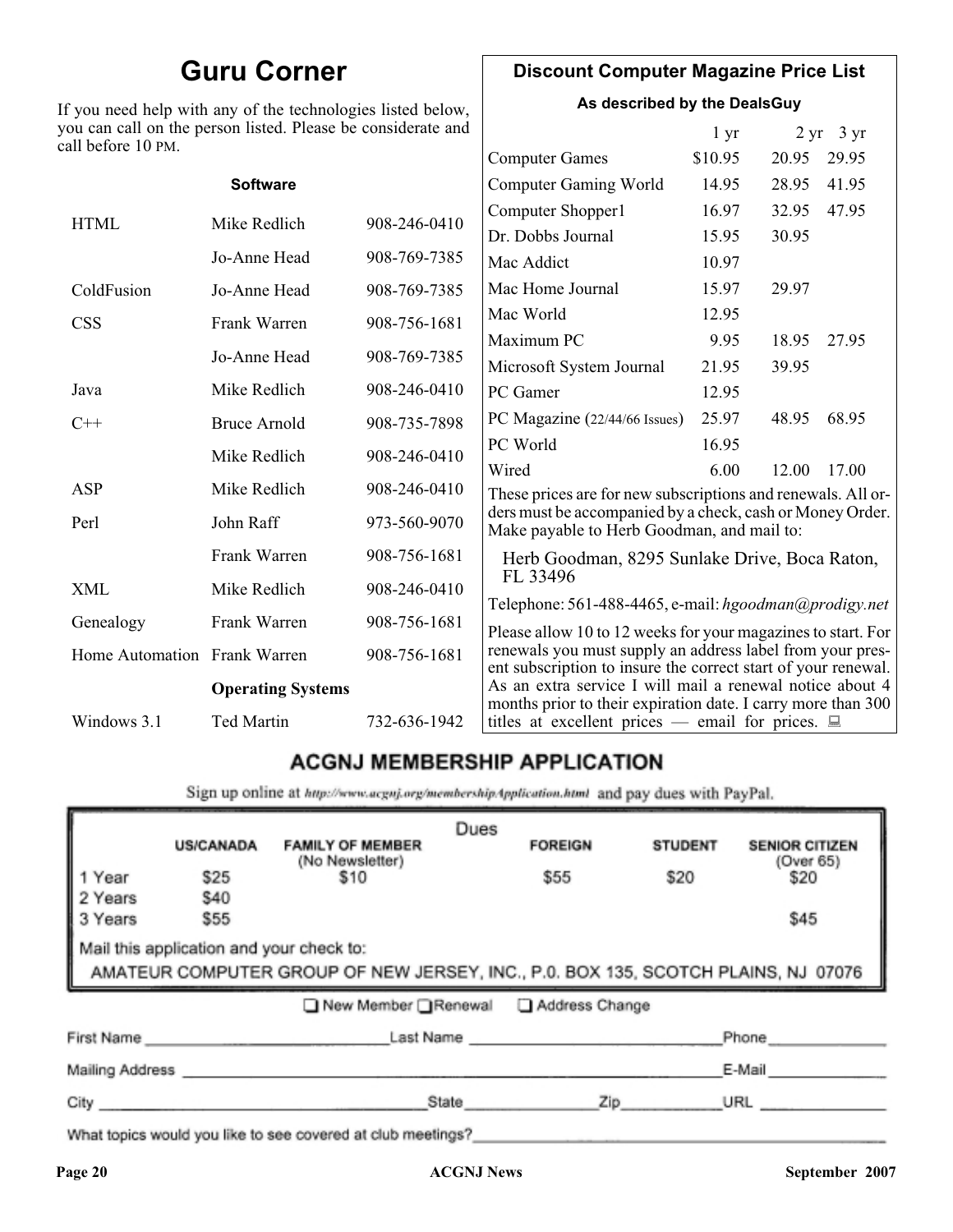| <b>Other Local Computer Groups</b>                                                                                                                                             |                                                                                                                                                           |                                                                                                                                                                      |  |  |
|--------------------------------------------------------------------------------------------------------------------------------------------------------------------------------|-----------------------------------------------------------------------------------------------------------------------------------------------------------|----------------------------------------------------------------------------------------------------------------------------------------------------------------------|--|--|
| <b>Princeton Macintosh User Group:</b> 7:15 pm 2nd<br>Tuesday, Jadwin Hall, A-10, Washington Rd,<br>Princeton, $(609)$ 252-1163, www.pmug-nj.org                               | Linux Users Group in Princeton: 7 pm, 2nd<br>Wednesday, Lawrence Branch Mercer Library,<br>Rt#1 & Darrah Lane, Lawrence NJ<br>http://www.lugip.org        | New York PC: 3rd Thurs, 7 pm, PS 41, 116 W<br>11th St. For info call hotline, (212) 533-NYPC,<br>http://www.nypc.org                                                 |  |  |
| <b>Computer Education Society of Philadelphia:</b><br>Meetings & Workshops at Jem Electronics, 6622<br>Castor Ave, Philadelphia PA. www.cesop.org/                             | <b>Brookdale Computer Users Group:</b> 7 pm, 3rd<br>Friday, Brookdale Community College, Bldg<br>MAN Rm 103, Lincroft NJ. (732)-739-9633.<br>www.bcug.com | NJ Macintosh User Group: 8 pm, 3rd Tuesday,<br>Allwood Branch Library, Lyall Rd, Clifton NJ.<br>$(201)$ 893-5274 http://www.njmug.org.                               |  |  |
| PC User Group of So. Jersey: 2nd Mon., 7 pm,<br>Trinity Presb. Church, 499 Rt 70 E, Cherry Hill,<br>NJ. L. Horn, (856) 983-5360<br>http://www.pcugsj.org                       | Hunterdon Computer Club: 8:30 am, 3rd Sat,<br>Hunterdon Medical Center, Rt 31, Flemington NJ.<br>www.hunterdoncomputerclub.org (908)<br>995-4042.         | NY Amateur Computer Group: 2nd Thurs, 7<br>pm, Rm 806 Silver Bldg, NYU, 32 Waverly Pl,<br>NYC. http://www.nyacc.org                                                  |  |  |
| Morris Micro Computer Club: 7 pm 2nd Thurs.,<br>Morris County Library, Hanover Ave, Morristown<br>NJ, (973) 267-0871.<br>http://www.morrismicro.com                            | Central Jersey Computer Club: 8 pm, 4th Fri-<br>day, Rm 74, Armstrong Hall, College of NJ. Rich<br>Williams, (609) 466-0909.                              | NJ PC User Group: 2nd Thurs, Monroe Rm at<br>Wyckoff Public Library, 7 pm. Maureen Shannon,<br>$(201)$ 853-7432, www.njpcug.org                                      |  |  |
| <b>Philadelphia Area Computer Society: 3rd Sat, 12</b><br>noon Main Meeting, groups 8 am-3 pm. Upper<br>Moreland Middle School, Hatboro PA. (215)<br>842-9600. www.pacsnet.org | NJ Computer Club: 6:15 pm, 2nd Wednesday ex-<br>cept Jul & Aug, North Branch Reformed Church,<br>203 Rt 28, Bridgewater NJ. http://www.njcc.org           | Princeton PC Users Group: 2nd Monday,<br>Lawrenceville Library, Alt Rt 1 & Darrah Lane,<br>Lawrenceville, Paul Kurivchack (908) 218-0778,<br>http://www.ppcug-nj.org |  |  |

# **Classified**

**FREE TO MEMBERS**. Use our classified ads to sell off your surplus computer stuff. Send copy to Classified, ACGNJ NEWS, P.O. Box 135, Scotch Plains NJ 07076 or e-mail to the editor, *bdegroot@ptd.net*. Classified ads are free to members, one per issue. Non-members pay \$10. Send check payable to ACGNJ Inc. with copy. Reasonable length, please.



#### Member of The Association of

Personal Computer User Groups

*<http://www.apcug.net>*

#### **Radio and TV Programs**

**Computer Radio Show**, WBAI 99.5 FM, NY, Wed. 8-9 p.m.

**Software Review,** The Learning Channel, Saturday 10-10:30 p.m.

**On Computers**, WCTC 1450 AM, New Brunswick, Sunday 1-4 p.m. To ask questions call (800) 677-0874.

**PC Talk**, Sunday from 8 p.m. to 10 p.m., 1210 AM Philadelphia. 1800-876-WPEN, Webcast at *<http://www.pctalkweb.net>*.

#### **MarketPro Shows**

#### *<http://www.marketpro.com/>*

**Sep 8 - 9**: NJ Convention Center (Raritan Center), Edison

**Sep 29 - 30**: Meadowlands Expo Center, Secaucus

**Oct 27 - 28**: Meadowlands Expo Center, Secaucus

#### **Directions to Meetings at Scotch Plains Rescue Squad, 1916 Bartle Ave., Scotch Plains NJ**

#### **From New York City or Northern New Jersey**

Take Route 1&9 or the Garden State Parkway to US 22 Westbound.

#### **From Southern New Jersey**

Take Parkway north to Exit 135 (Clark). Stay on left of ramp, follow circle under Parkway. Bear right to Central Avenue; follow to Westfield and under RR overpass. Left at light to North Avenue; follow to light in Fanwood. Right on Martine (which becomes Park Ave). Right on Bartle Ave in middle of shopping district.Scotch Plains Rescue Squad (2-story brick) is located on the right. Do not ing. park in the row next to the building — you'll be towed.

#### **From I-78 (either direction)**

Take exit 41 (Scotch Plains); follow signs to US 22. Turn right at mile past Terrill Road and immediately past the overpass. Exit onto light at bottom of hill and use overpass to cross Rt. 22. Follow US 22 Park Avenue South and follow the directions above to the Rescue Westbound directions.

#### **September 2007 ACGNJ News Page 21**

#### **From US 22 Westbound**

Exit at Park Avenue, Scotch Plains after McDonalds on the right, diagonally opposite Scotchwood Diner on the left, immediately before the overpass. After exiting, turn left at the light and use overpass to cross US 22. Bear right at bottom of ramp to continue south on Park Avenue. Turn left at the second light (a staggered intersection). Scotch Plains Rescue Squad (2-story brick) is on the right. Do not park in the row next to the building — you'll be towed. We meet on the second floor, entering by the door at the right front of the build-

#### **From Western New Jersey**

Take US 22 Eastbound to the Park Avenue exit. The exit is about a Squad building.  $\Box$